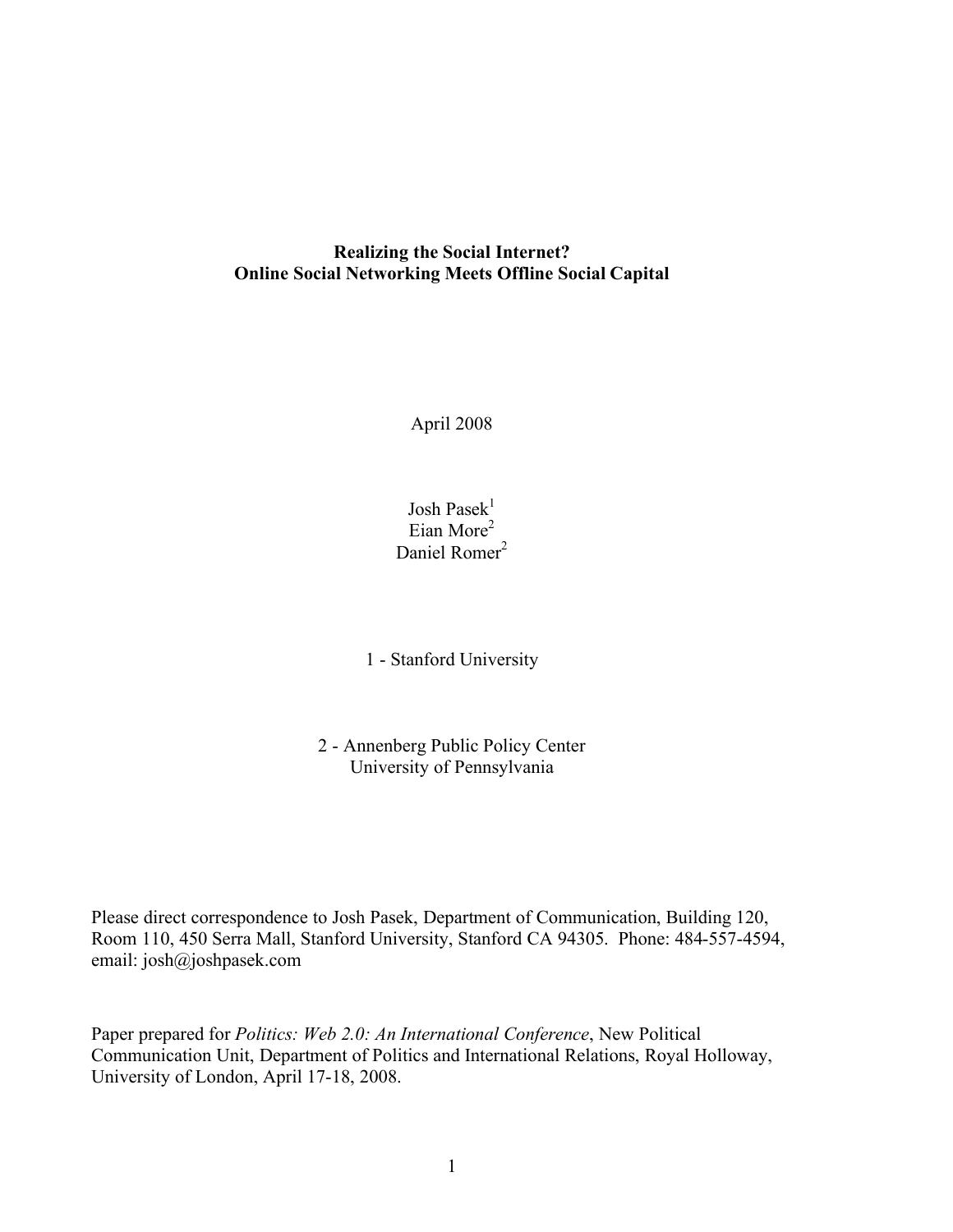Abstract:

Does Internet use have the potential to build social capital? Emerging evidence suggests that politically knowledgeable, interpersonally trusting, and civically engaged individuals share particular patterns of Internet use. In previous national survey studies, Internet use has been divided into a handful of excessively broad categories, and researchers have been unable to address newer, category-spanning Internet uses as well as the potential impact of individual websites. By examining the use of online social networks in a nationally representative sample of young people, this study explores the varied relationships between indicators of social capital and Internet use on a site-specific level (i.e. Myspace vs. Facebook). Indeed, differences between social networking sites are as large as those between more global categories of use (e.g., informational vs. social networking) and are robust to attempts to account for differences between the users of the sites. In explaining these relationships and exploring the differences between social networking sites, we suggest that website use induces a site-specific culture that can either encourage or hinder social capital.

Acknowledgement:

The authors thank Kathleen Hall Jamieson, W. Russ Newman, Keith Hampton, Morgan Ames, and Jon Krosnick for their helpful comments and insights.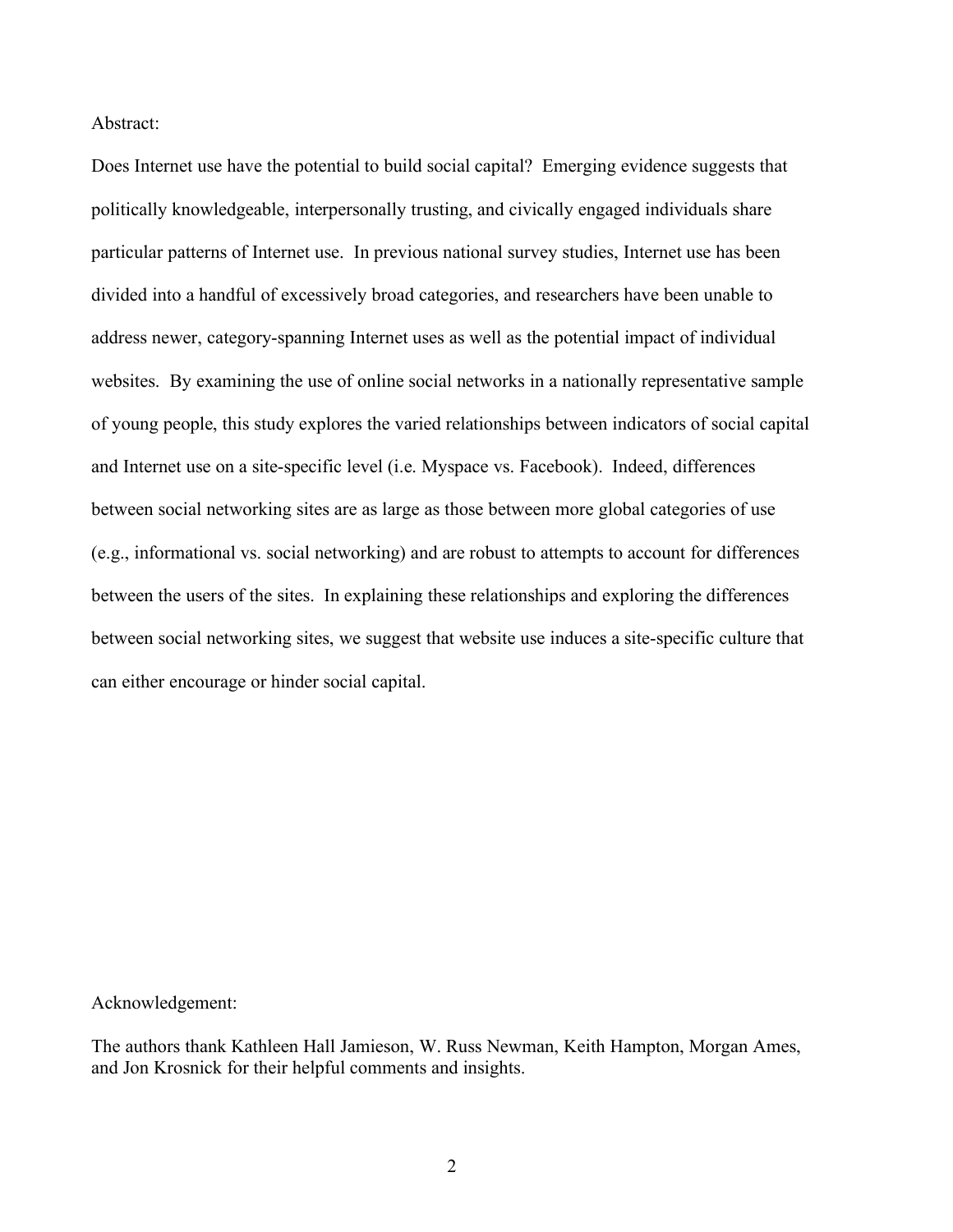### Realizing the Social Internet? Online Social Networking Meets Offline Social Capital

"Instant information creates involvement in depth" - Marshal McLuhan

The last century ushered in the world of instant information. Mass popularization of the radio, telephone, and television fundamentally changed the ways in which people interact. What was once the domain of the letters, parlor meetings, and soapboxes was now the realm of electronic communication. Messages could travel instantly from coast to coast and it became possible to broadcast ideas to a disparate audience in the comfort of their homes. With each of these technologies, a familiar debate emerged: Was the new medium complementing, supplementing, or supplanting face-to-face community (Czitrom, 1982; Lowery & DeFleur, 1983; Rogers & Chaffee, 1983)?

The world of instant information conformed neither to the images of dystopists, who believed that new media would destroy traditional community, nor to those of utopists, whose vision is reflected in McLuhan's statement. Instead, specific patterns of media use have best explained the relationship between medium and society. People who spend inordinate amounts of time watching entertainment television tend to be less civically engaged, while those using the telephone to maintain social relationships tend to have broader social networks (Baym, Zhang, & Lin, 2004; Norris, 1996; Shah, McLeod, & Yoon, 2001). Indeed, researchers have consistently found that both the medium used and the type of use can account for differences among individuals (McLeod, 2000; McLeod, Rush, & Friederich, 1968; Pasek, Kenski, Romer, & Jamieson, 2006; Shah, McLeod et al., 2001).

With the advent of the Internet, the debate over the effects of new media reemerged. While some envisioned a "virtual community," which would lower the costs of collective action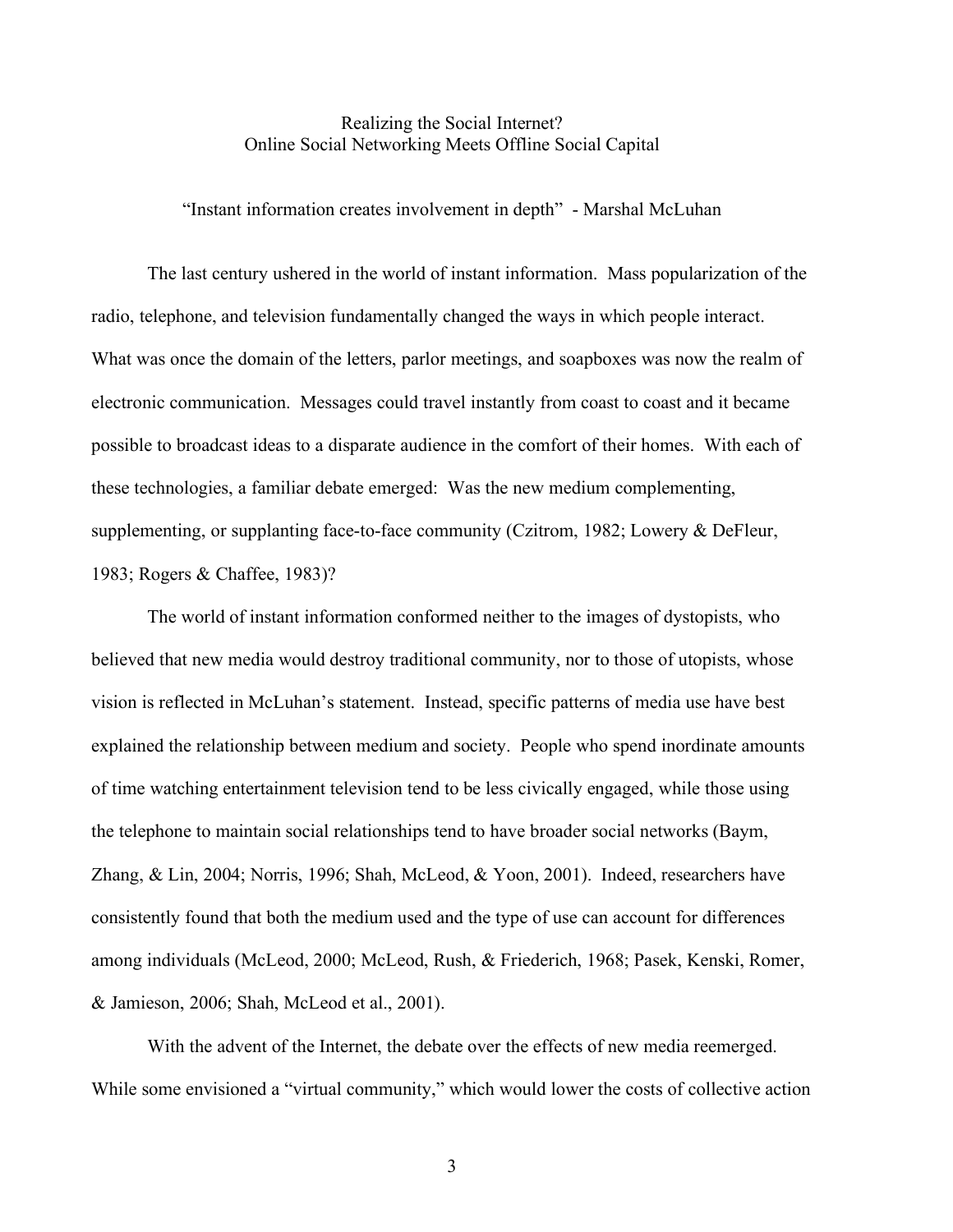and expand individuals' social networks (Delli Carpini, 2000; Rheingold, 2000), others worried about a new addiction, which would reduce social ties and draw users into a cycle of depression and loneliness (Kraut *et al.*, 1998; Nie, 2001; Nie & Erbring, 2000). A decade after the popularization of the Internet, neither scenario has emerged. Instead, research reflects a medium that has some positive influence on users' social ties, but where only certain Internet uses contribute to social capital (Wellman, Haase, Witte, & Hampton, 2001; Zhao, 2006). Hence, differentiation has become a theme in furthering our understanding of Internet effects. Parsing between informational, communicative, recreational, social, product consumption, and financial management uses of information technology is quickly becoming a rallying cry in the literature (Bimber, 2000; Shah, Kwak, & Holbert, 2001; Wellman et al., 2001; Zhao, 2006).

This study marks an first attempt to isolate the relationship between social capital and one such niche category of Internet use, online social networking, in a nationally representative sample of young Americans. Social networking sites (SNSs) are a particularly intriguing category of Internet use because of their feature set and enormous prevalence in younger age cohorts (nearly 60% of 14- to 22-year olds report using some social networking site in the study). Online social networks are expected to relate to relatively high levels of social capital because users interact with other users and because online interactions build on offline social relationships (boyd, 2006; Ellison, Steinfeld, & Lampe, 2007). Further, two specific social networking sites dominate the virtual landscape. MySpace and Facebook represent the vast majority of young SNS users and provide the first opportunity to explore the possibility of sitespecific relationships.

*Social Capital*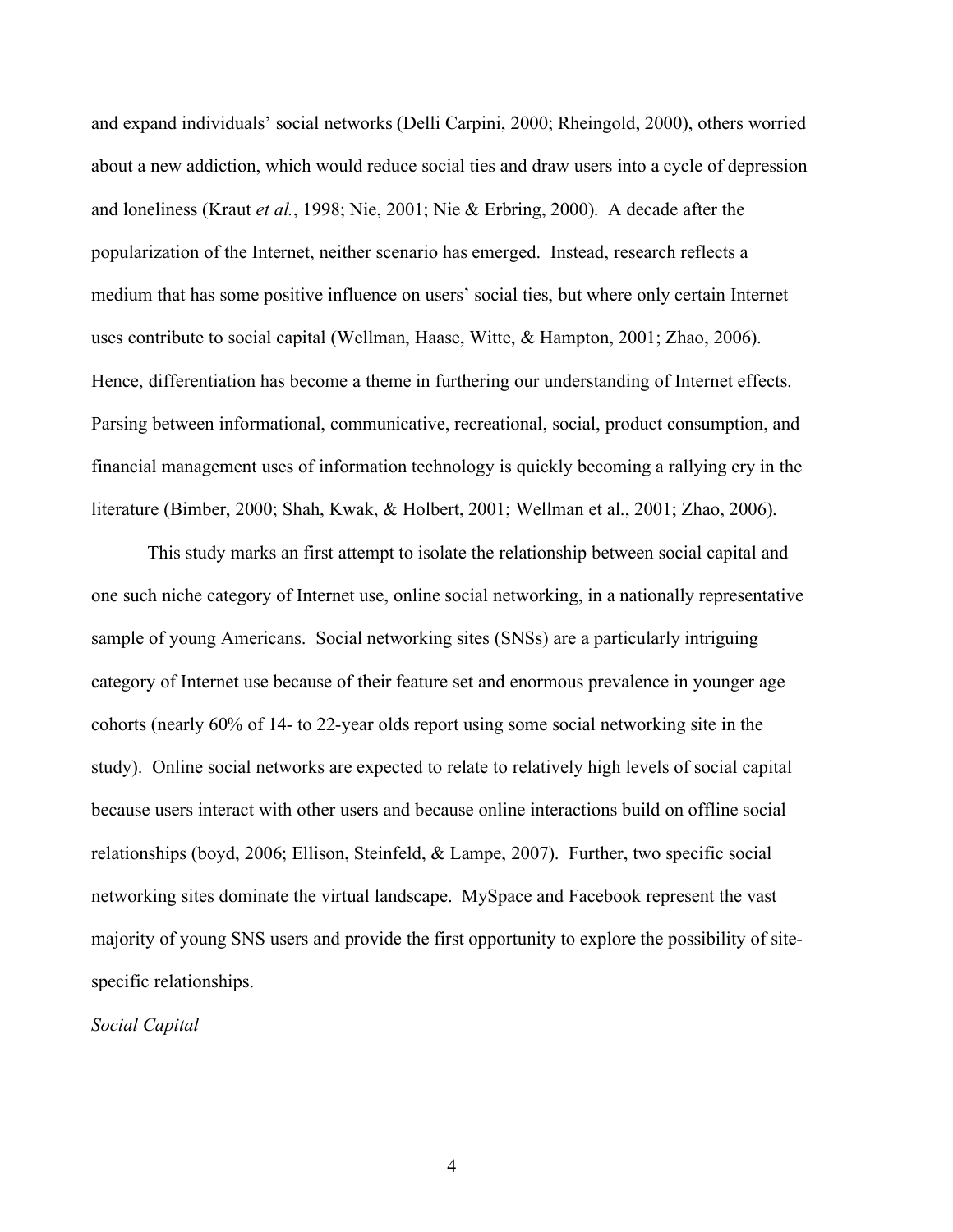Social networks provide the fundamental building blocks for collective action. As the quality of a society's social networks improve, through greater interpersonal trust and shared activities, members are more likely to participate in the civic and political life that forms the basis for modern democracy (Coleman, 1988, 1990; Putnam, 1993). Declining American social capital, therefore, has been a matter of persistent concern over the last decade (Putnam, 1995, 2000b; Skocpol & Fiorina, 1999). If citizens are less connected to one another and less trusting, democracy suffers (Putnam, 1993). Similarly, political knowledge provides a critical service for democracy and has been included in many analyses of social capital (Delli Carpini & Keeter, 1996; Putnam, 2000b). If citizens are motivated toward collective action but are unaware of the issues and implications surrounding that action, it is unlikely that they will act accordingly.

Young people seem to be at the heart of America's declining social capital. Today's youth are marked by lower levels of community involvement, interpersonal trust, and political knowledge than older Americans (Miller, 1992; Putnam, 2000b; Soule, 2001). Further, these lower levels seem to result from generational, rather than life cycle effects (Soule, 2001). As Putnam (2000b) predicts, social capital declines have been coupled with diminishing political participation among young adults (Brody, 1978; Cassell & Luskin, 1988; Levine & Lopez, 2002). These decreases have been apparent not only with regard to voting, but across the entire spectrum of participation, including attending rallies, volunteering on campaigns, and running for office (Putnam, 2000b).

The strong relationship between social capital and political participation has led many researchers to posit that civic socialization mechanisms that encourage civic engagement, interpersonal trust, and political knowledge among individuals will, in turn, build a citizenry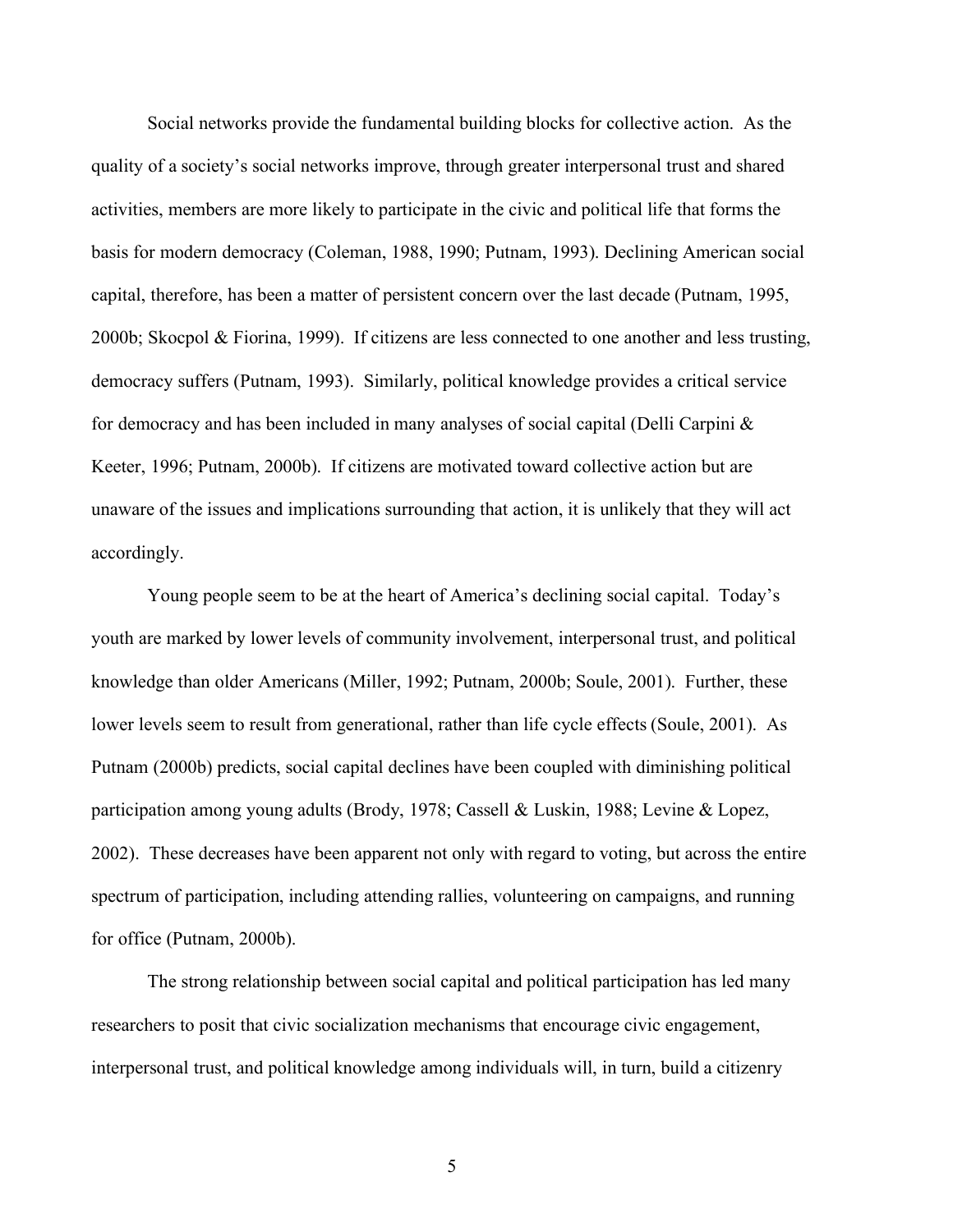that is more interested, motivated, and active politically (Lake & Huckfeldt, 1998; Putnam, 2000b). Many have imagined the Internet as that socializing tool. Providing instant information and mass-to-mass communication, Internet use demonstrates considerable civic potential. But could young people reverse declining social capital through online interaction? *Internet and Social Capital*

Internet communication has the unique ability to transmit information and build relationships among large groups of physically disconnected individuals. Indeed, these potential "virtual communities" were hailed as novel new ways to jump-start civic engagement and diminish the cost of collective action (Delli Carpini, 2000; Rheingold, 2000; Sproull & Kiesler, 1991). Early studies, however, identified just the opposite effect. Internet users were spending less time in social interactions and tended to become depressed and lonely as they engaged with the new medium (Kraut et al., 1998; Nie & Erbring, 2000). Similarly, young Internet users were less trusting than young people who were not on the Internet (Jennings  $\&$ Zeitner, 2003).

More recent analyses suggest that aggregate Internet use has a generally positive relationship with social capital. Kraut and colleagues (2002) conducted a follow-up analysis of the individuals from their study. They found that Internet users, over the long term, were no more depressed or lonely than non-users. Other evaluations have identified broader social ties among Internet users and have been unable to replicate findings of reduced interpersonal trust. Though views on the Internet have now come full-circle, the medium is no longer viewed as a panacea for civic society. Instead, many studies are finding evidence of limited social network expansion, but stop short of declaring Internet use a universal positive (Katz & Rice, 2002;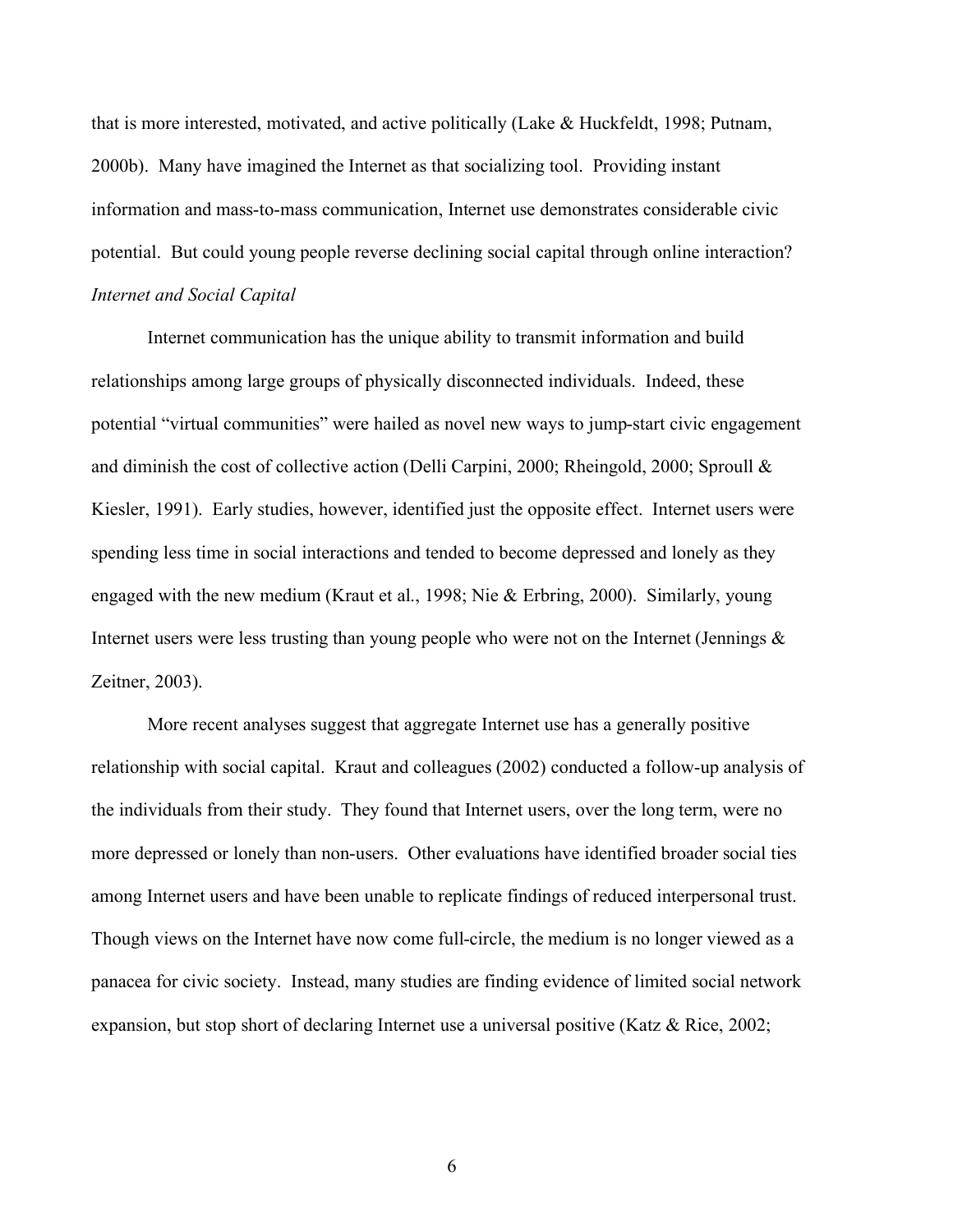Quan Haase, Wellman, Witte, & Hampton, 2002; Shah, Cho, Eveland Jr., & Kwak, 2005; Shklovoski, Kraut, & Rainie, 2004; Wellman et al., 2001).

Despite these checkerboard results, many researchers still see considerable promise in Internet use. Young people, in particular, have readily adopted various uses of the medium, and the Internet now accounts for a large portion of younger generations' political information (Eveland Jr., Marton, & Seo, 2004; Kohut et al., 2000; Levine & Lopez, 2004). If the Internet can be used as a tool to build social capital, it offers hope that we can stem the tide of youth civic disengagement. But simply encouraging young people to use the Internet is unlikely to make a difference. Most young people are already online (88%), and little evidence suggests that social capital has correspondingly skyrocketed (Pew Internet and American Life Project, 2006).

#### *Differentiation*

The inconsistent pattern of demonstrated "Internet effects" stems from a lack of methodological consistency across studies. Researchers need to be more careful when comparing time diary studies with longitudinal analyses or contrasting the effects of types and hours of use. In response to these concerns, many have called for the differentiation of Internet use (Bimber, 2000; Shah, Kwak et al., 2001; Zhao, 2006). A variety of studies have categorized general types of Internet use that are thought to encompass the major differences between websites. Informational uses, social uses, recreational uses, communicative uses, and others are identified as fundamentally different media use patterns. By incorporating these categories into our analyses, their proponents argue, we can gain a more nuanced picture of Internet effects (Bimber, 2000; Shah, Kwak et al., 2001; Zhao, 2006). Indeed, the debate about broadcast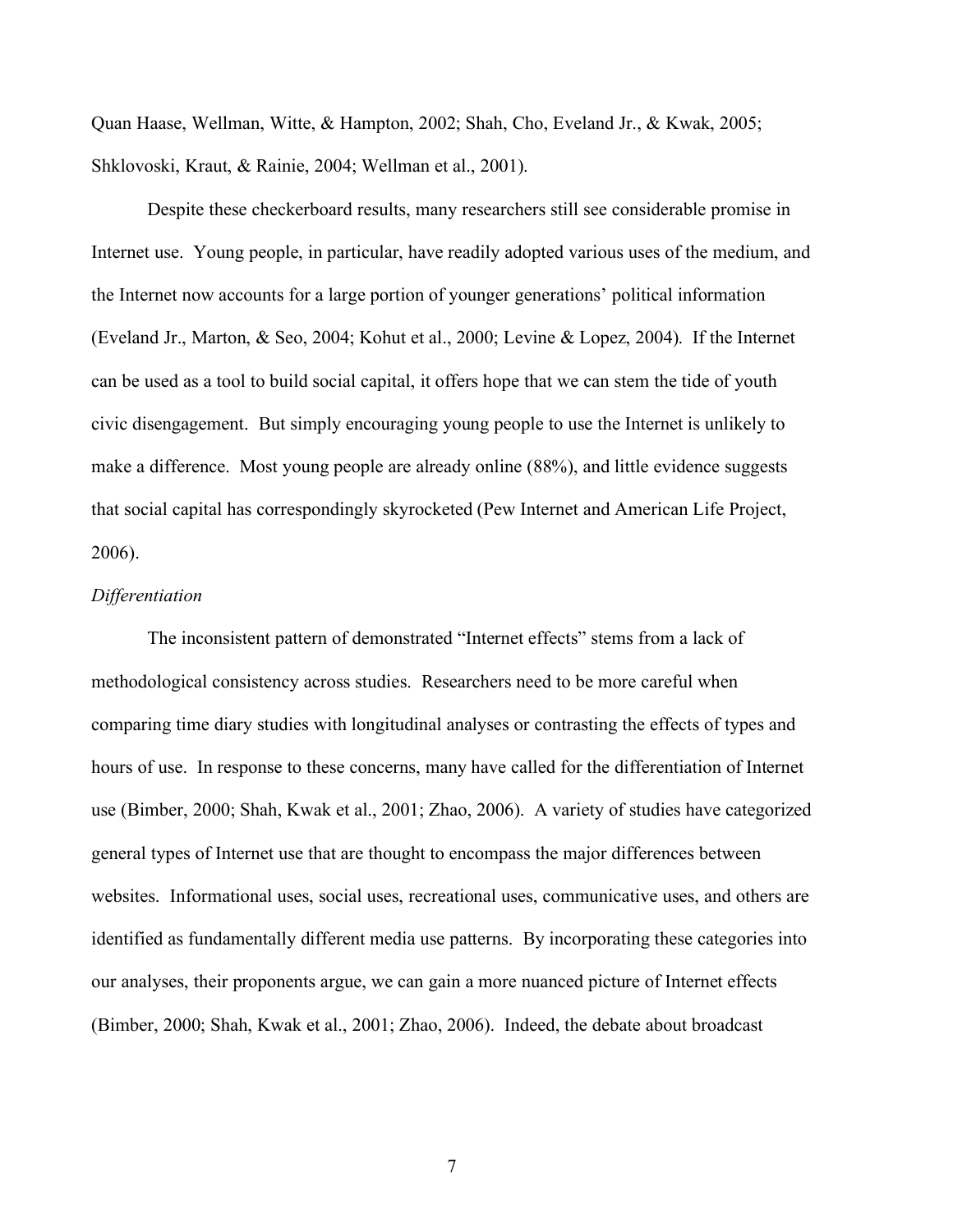television has evolved toward a similar "mixed bag" consensus (Norris, 1996; Pasek et al., 2006; Putnam, 2000a).

Two studies in particular explore various Internet uses as they relate to civic outcomes. In one study, Shah, Kwak, and Holbert (2001) divide Internet use into four categories: social recreation (i.e. playing an online game or participating in a chat room), product consumption, financial management, and information exchange (i.e. exploration of interests, searches for information, and sending email). They find consistently positive relationships between information exchange and social capital measures while identifying consistently negative correlations with social recreational uses. In the second study, Zhao (2006) divides Internet users into three categories: web users, email users, and chat users. Chat users demonstrate the most social connections followed by email users, but email users are the most likely to interact with their social connections offline. This line of research helped to raise the importance of differentiating types of uses as well as types of users.

A number of studies have found that informational Internet use, in particular, is related to greater social capital. Those using the Internet for information demonstrate higher levels of internal efficacy, political knowledge, and civic participation (Eveland Jr. *et al.*, 2004; Johnson & Kaye, 2003; Kenski & Stroud, 2006; Pasek et al., 2006). Differing levels of civic engagement across various uses of the medium confirm the trend toward differentiation. But how much do we need to differentiate Internet use? The categories proposed by Shah, Kwak, and Holbert (2001) and those introduced by Zhao (2006) all seem to capture meaningful differences in media effects, but they also gloss over huge distinctions between site types, features, and designs as well as user characteristics and their relationship with the medium.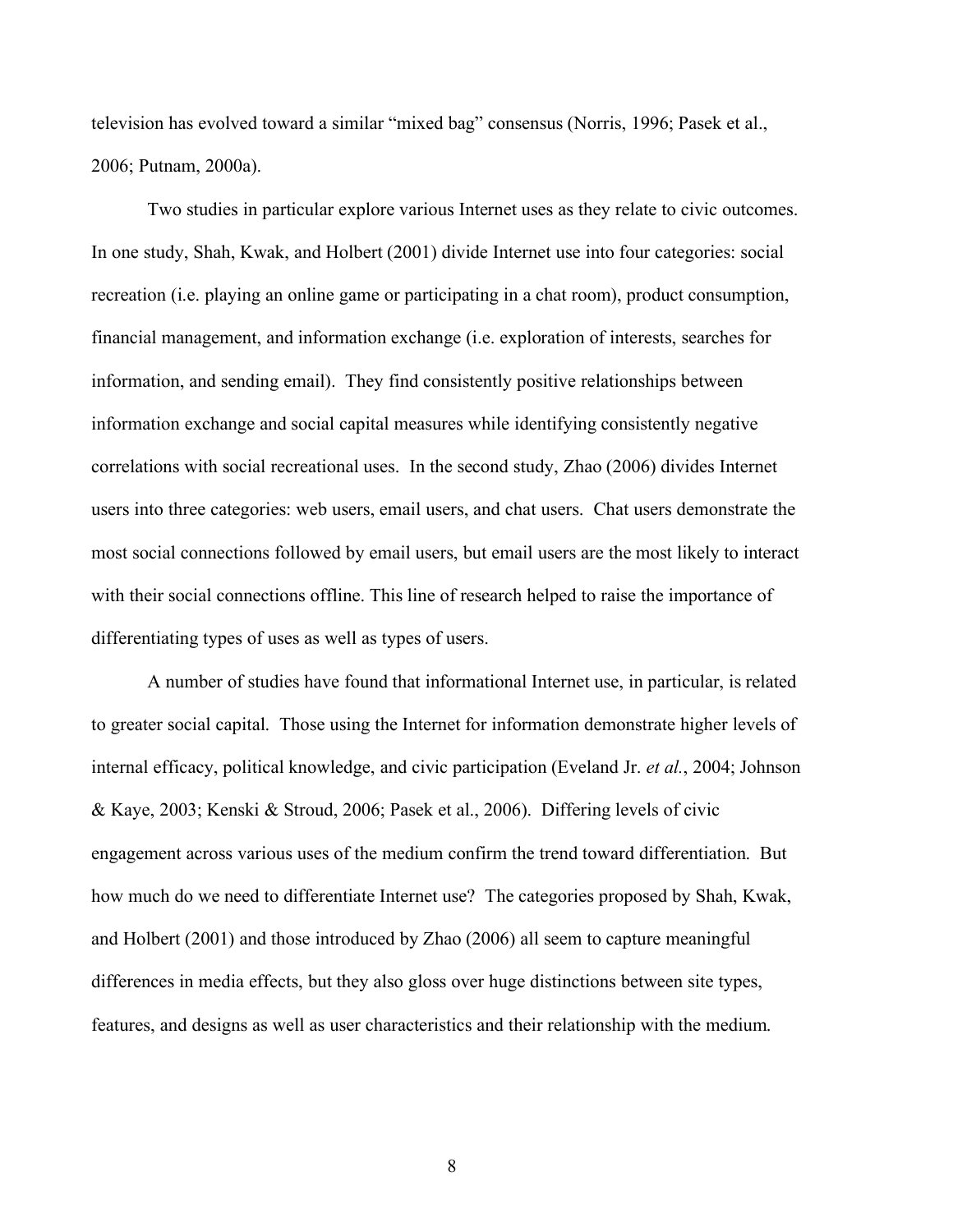Even if informational Internet use has the aggregate effect of building social capital – a conclusion for which we need a prospective analysis – it is unlikely that every informational website contributes equally to the endeavor. An understanding of generalized political knowledge is much more likely to emerge after encountering a news website than from a gossip outlet, for instance. Similar distinctions should be expected in each of the other generalized categories of use. Social engagement in an online bulletin board embodies fundamental differences from playing a computer game, though both fall into the social/recreational category outlined by Shah and colleagues (2001). But before we embark on a prospective analysis, we must establish a more informed understanding of the differences among website users by building a theoretical foundation within which they can be compared. Expanding the available classifications and refining existing categories of use is critical in assessing social capital within virtual environments.

#### *Social Networking Websites*

Ideally, the most civically engaging uses of the Internet will be those that encourage interpersonal interaction, broaden social ties, and provide valuable information about how individuals can become more civically and politically involved. Social networking websites (SNSs) are particularly suited to these functions. Social networking websites represent a sizeable category of web services where users establish online personae through use of a "profile" and interact by "friending" and "messaging" other users over the Internet (boyd, 2006; Ellison et al., 2007). By utilizing these tools, participants are able to more efficiently interact with a larger network of acquaintances.<sup>1</sup> The socially catalytic features of networking websites

 $\frac{1}{1}$ <sup>1</sup> The larger social networking sites, like MySpace, Facebook, and Friendster, also allow users to identify personal interests, acknowledge mutual friendships, and exchange contact information (Liu, Maes, & Davenport, 2006). Further, interactions on these sites often reflect offline relationships, making the sites perfect venues for exploring how online interaction relates to offline community (boyd, 2006).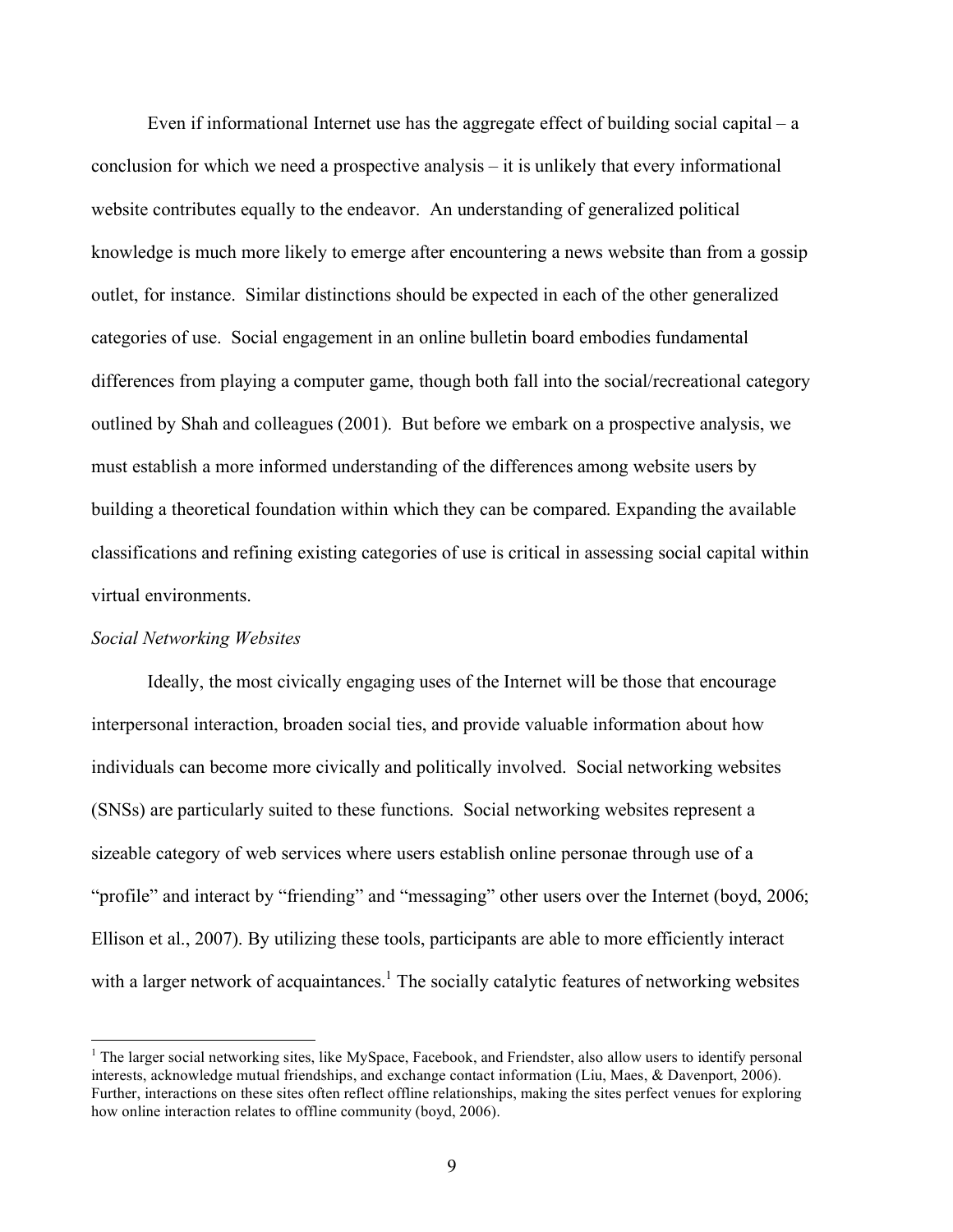foster a culture that is ideal for virtual communities to expand and social capital to develop. Measures of SNS use consequentially embody an integral category in examining potential Internet effects at the user level. In this case, the relationship between SNS users and their measures of social capital.

SNS use represents a boon for researching the interaction between social capital and Internet use because of the prevalence of the sites, especially among youth. Approximately 60% of our sample reported having a profile on at least one social networking site.<sup>2</sup> At the time of the study, MySpace and Facebook represented the  $7<sup>th</sup>$  and  $49<sup>th</sup>$  largest American websites respectively with MySpace recording over 51 million unique American visitors monthly and Facebook accounting for 14 million (Both sites have grown since then) (ComScore Networks, 2006).

#### *Website Culture*

 $\overline{a}$ 

Social capital differences between types of Internet use or between specific websites can emerge for three distinct reasons: Varying levels of social capital can be a product of the users of a site, the functions that a site offers, or some pattern of interactions among site users based on the site features. This first difference is likely to be closely tied to demographics. Even if individuals logging onto the New York Times do nothing more to gain knowledge over those playing online games, we would expect a more educated, higher SES, more urban, and more civically engaged crowd to be reading the headlines in the first place.

The second difference between websites resides in the features that sites have. This is the aspect of web use that corresponds to the "type of use" categories outlined by Shah and colleagues, Zhao, and others. Indeed, categories of use like online social networking or news

 $2^2$  Since the survey was conducted on a nationally representative sample of young people, this high rate of SNS use allows for a meaningful analysis.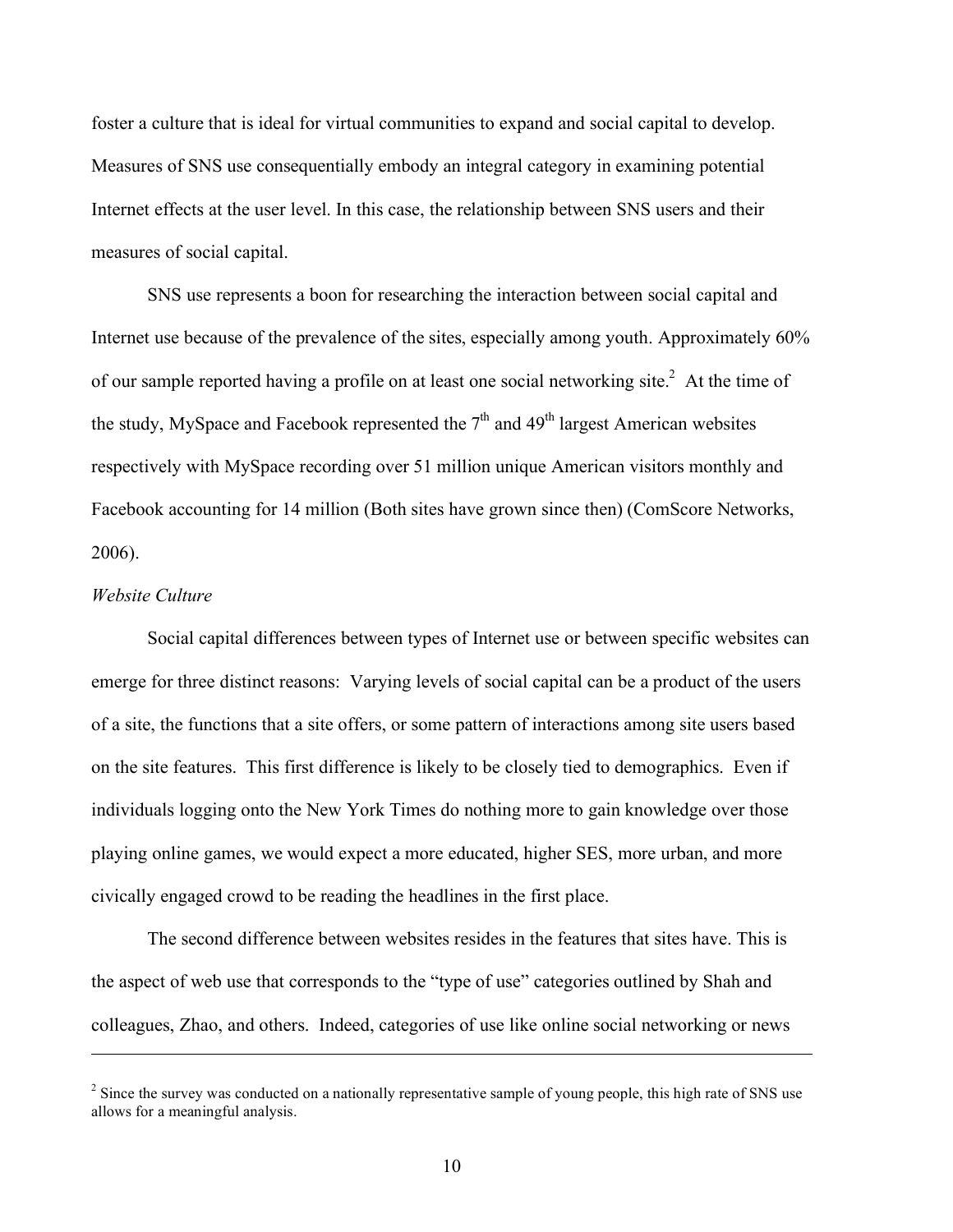websites are marked by the availability of certain types of information and certain features that remain essentially constant across a category. News sites have news stories and generally the ability to share a story with a friend (usually by email). Social networking sites offer the ability to create a profile and share various types of text and multimedia information, utilizing connections between individuals on the sites. And chatting sites and programs allow users to send each other real-time text messages. The types of site, in fact, frequently define the types of use. Hence, users of a specific type of website may exhibit social capital if the features common to that category build social capital.

Finally, the nature of the users, functionality, and history of a given website have the potential to emphasize certain traits among individuals who engage with the site. If high social capital individuals are drawn to a particular website and they proceed to interact with oneanother and build upon that social capital, a "website culture" emerges as the source for the relationship. This website culture has the potential to produce a virtuous circle building civic engagement, political knowledge, and interpersonal trust among users with already-high social capital.

Website culture can be understood as a novel type of "two-step flow" effect, where individual users provide information they receive from various media to others connected to them in a way that progressively informs the network. Because the social network facilitates the flow of information (either on the network itself or by maintaining interpersonal ties), the diffusion of information on a particularly engaged network becomes viral. More people receive information on a more civically active social network and they are more likely in turn to pass on that information to others. This effect should create a virtuous circle where information flows reach farther than through traditional media.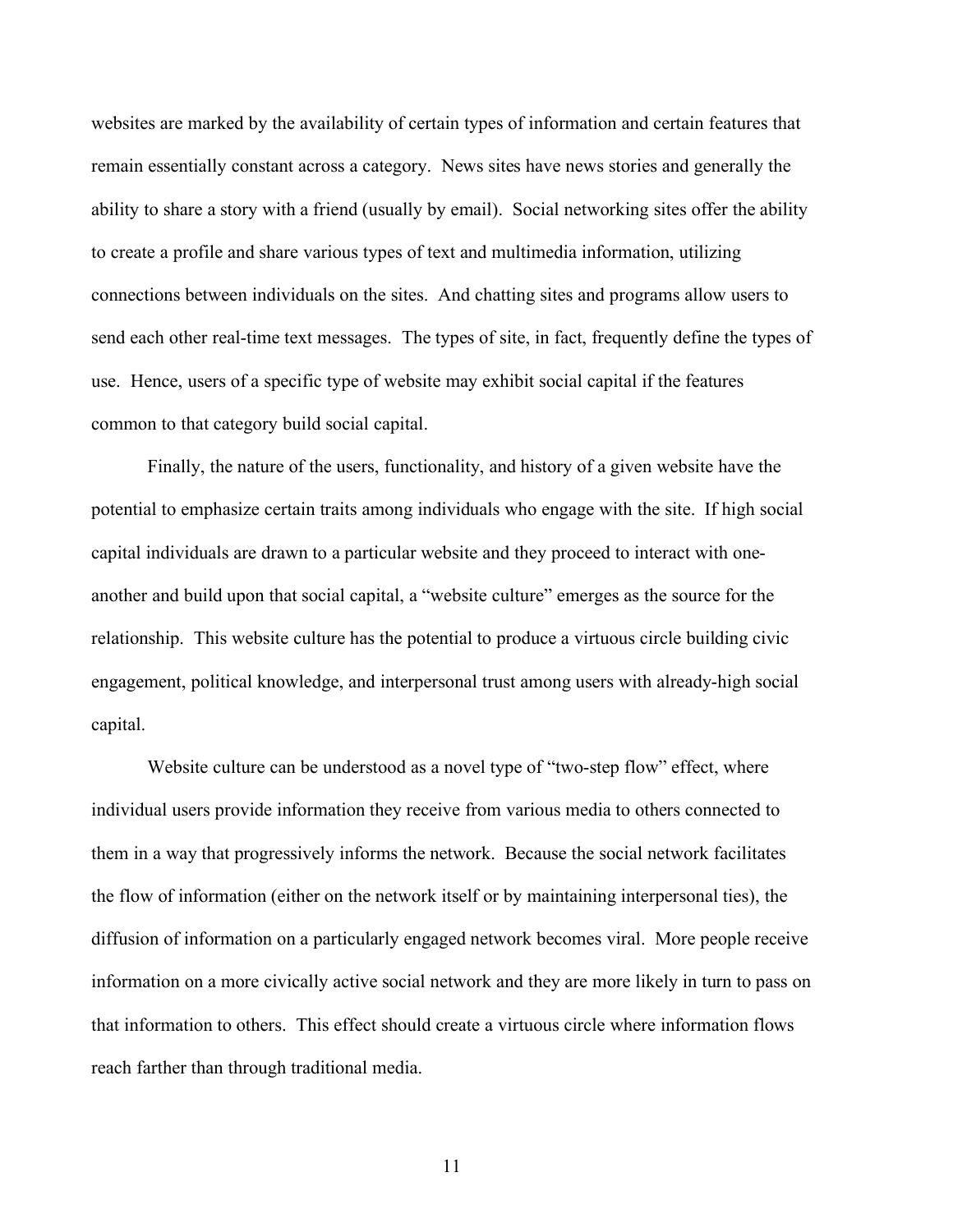This notion is distinctly different from either an initial differences hypothesis or from the proposal that website effects depend on the type of site. Selection differences between site users should remain static despite use. In these cases, the relationship from site use to social capital is, in fact, a spurious one. Alternatively, differences driven by types of website use are a meaningful category of Internet effects. In these cases, using a particular type of website may be exposing an individual to a particular type of political information that could increase political knowledge or encourage involvement. The website culture option, to date unexplored, proposes that sites that do not directly offer information may still come to provide it. This would be the case because social interactions among individual users facilitate the sharing of information within the site context. From this perspective, such sites could act as a meaningful public square, building a web of information among site users. Social capital gain, therefore, would be partially a function of the individuals drawn to that site and partially a function of the site's ability to facilitate the exchange of information. Ideally, SNSs should operate in this third context. If website culture, as outlined here, is responsible for any of the variation in social capital among Internet users, the difference should be best observed by comparing individual websites within a given "type of use" category.

#### *Facebook and MySpace*

Despite the large feature set shared across most common social networking websites, the sites also have important differences. The two largest such sites, Facebook and MySpace, which we compare in this paper, differ with regard to the individuals who use the sites and the information that they share. These differences stem from different histories and different target populations. Though both offered very similar features at the time of the study (they have since diverged considerably), Facebook was initially targeted towards college students and thus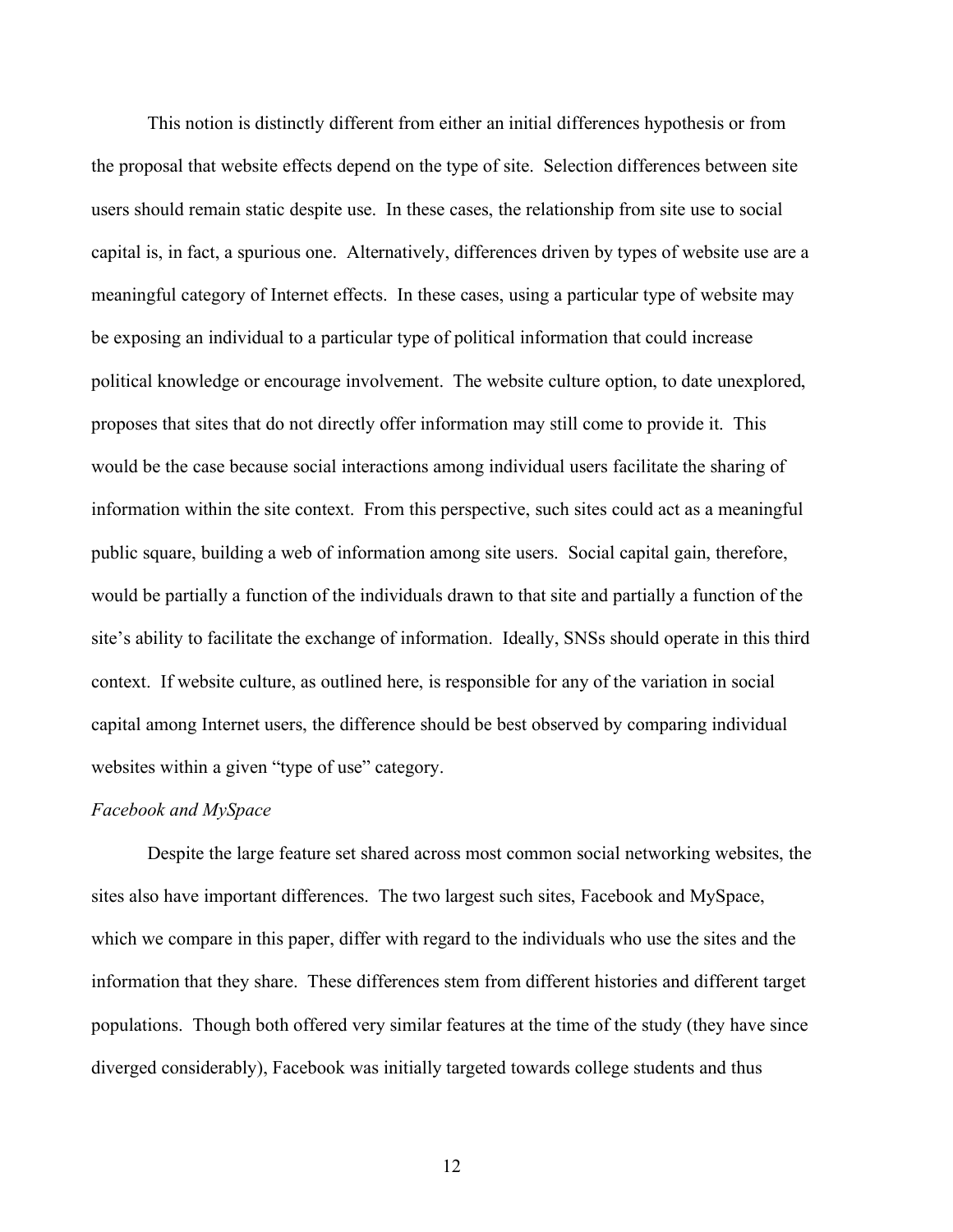focused on connecting users through their high school, business, and college communities while MySpace was catered towards musical interests and tended to reinforce connections that coincided with shared interests rather than shared physical community (boyd, 2007, in press; Hargittai, 2007). Facebook's community also began at elite colleges, with the site initially open only to Harvard students, and then to Ivy League institutions (boyd, 2007). Both sites used a similar "viral marketing" strategy, spreading in a peer-to-peer manner. Though Facebook's popularity was no longer preponderantly elite by the time of the study, the history of the network would suggest that Facebook should have a slightly more civically engaged and politically astute user base (Hargittai, 2007). Moreover, Facebook's emphasis on having its users replicate their real-life identities (through internal policing) and communities (through the provision of college, high-school, workplace, and regional network affiliations) tend to reinforce existing communities and information networks (boyd, 2007; Hargittai, 2007). This scenario should turn moderate initial differences between the user bases of Facebook and MySpace into a large website culture gap (see Table 2 below). Facebook users should inadvertently maneuver their advantages in social capital and their stronger ties into a more efficacious community.

#### *The Current Study*

To examine the potential impact of SNS use, this study includes four assessments of variously differentiated Internet use in predicting civic engagement, political knowledge, and interpersonal trust. First, informational Internet users are compared to the general public with regard to these three outcomes. Informational Internet use establishes a baseline to account for what has traditionally been the single most civically positive use of the medium. Second, this study compares informational Internet use with the use of social networking websites. If social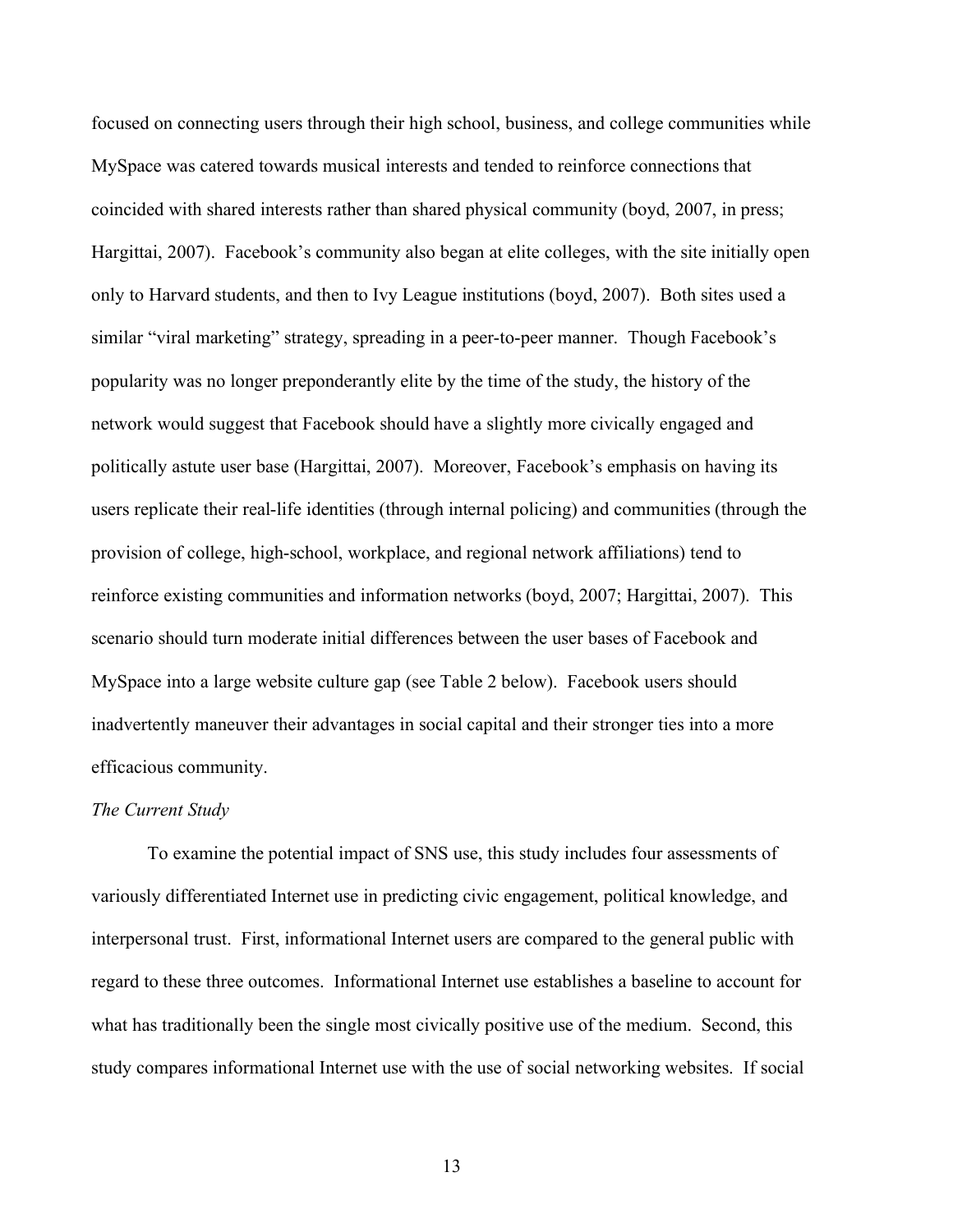networking websites build social capital, use of these sites should be positively related to each of the outcome variables. These two analyses allow us to place the use of social networking websites in the "types of use" paradigm.

To establish the potential for the website culture explanation to determine differences between the social networking websites measured, dummy variables for Facebook and MySpace use as well as the interaction between the two are incorporated into the analysis, replacing the overall SNS category. Because the sites provided similar features, comparing the differences that remain after demographic controls offers some insight into the amount of difference that may be due to a website culture effect. Finally, we will attempt to confirm any effect by looking at Facebook and MySpace use among current college students, the subgroup of strongest common support.

#### *Hypotheses*

A broadening literature on the social correlates of Internet use suggests that the Internet has significant potential to build social capital. Reflecting much of this literature, we expect that young people using the Internet for information will exhibit higher levels of civic engagement, political knowledge, and interpersonal trust than non-users even when controlling for demographics (H1). Reflecting our expectation that social networking sites will be a particularly engaging use of the Internet, we expect that civic engagement will be more prevalent among individuals who use social networking websites frequently, even when accounting for informational Internet use (H2). Facebook and MySpace are expected to be different due both to differences between the users of the two sites (H3), and also due to website culture (H4). We expect that the analyses using a more homogeneous sub-population (current college students) will provide an insight into a possible website culture effect.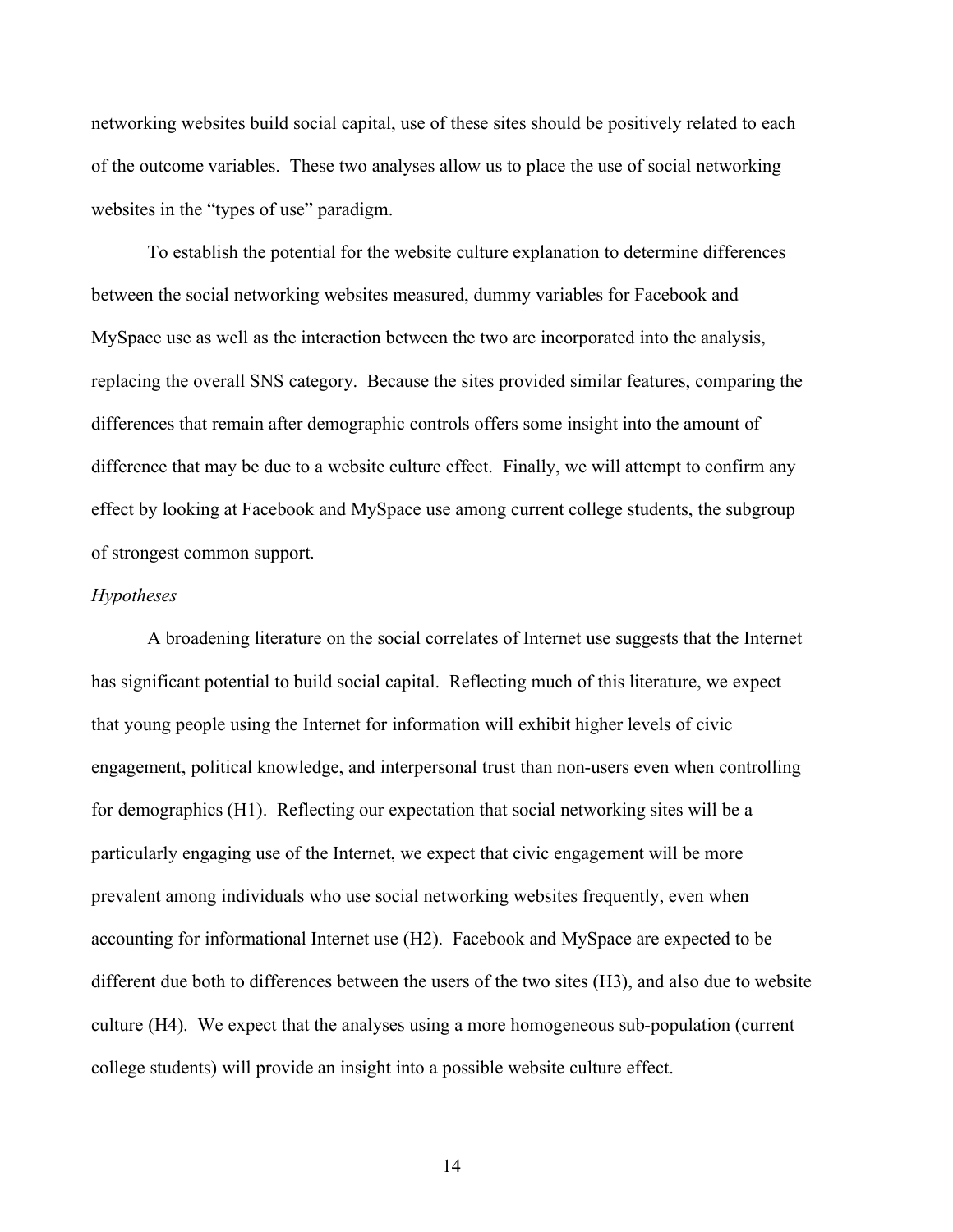#### **Methods**

This study uses data from the 2006 National Annenberg Survey of Youth (NASY), a survey conducted by the Adolescent Risk Communication Institute at the Annenberg Public Policy Center of the University of Pennsylvania. The survey involved 900 telephone interviews with respondents conducted between May 1st and August 10th, 2006. Within each household, the 14 to 22 year old with the most recent birthday was requested. In households where a potential respondent was away at school, the interview was either scheduled when the respondent was home or by phone. For those under 18 years of age, parental permission was obtained. An incentive of \$10 was provided to all participants. The survey was approved by the Institutional Review Board of the University of Pennsylvania. Schulman, Ronca, & Bucuvalas, Inc. conducted the interviews. Descriptive results of the survey are reported after weighting by number of telephone lines, region, sex, race, age and education. The response rate for the survey (AAPOR formula 3) was 48%. The unweighted sample was not far off from U.S. Census Bureau demographic estimates for this age group.

#### *Independent Variables*

The focus of this study was to determine the relationships between social networking websites and a variety of outcome variables. Five measures were used to assess the impact of general social networking as well as the differential impact of the two most popular social networking websites. A measure of overall use of social networking asked respondents to identify how often they "use online journals like Blogger or social network sites like Myspace or Facebook." Respondents' registered use of the sites from "never" (0) through "most days"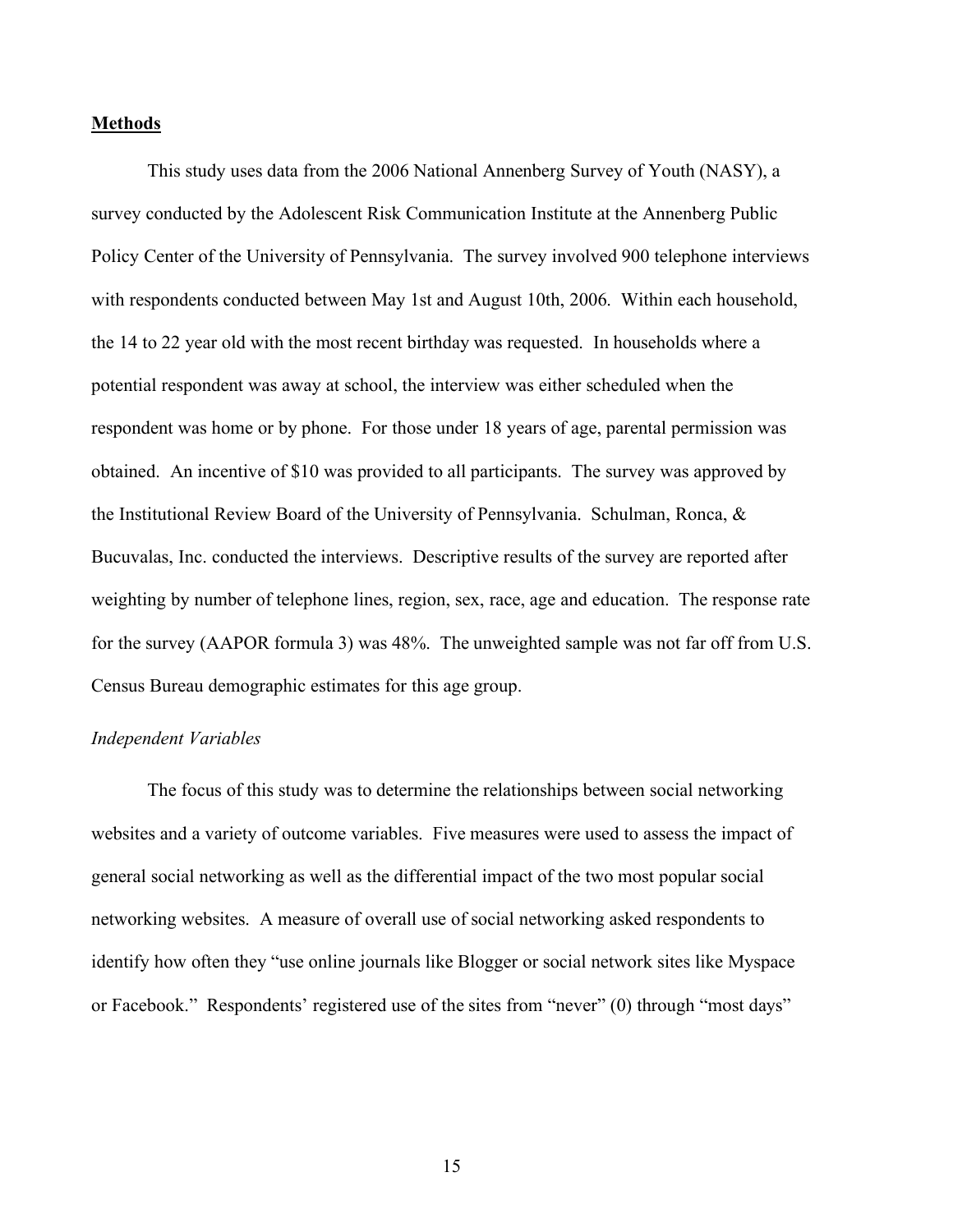(3) (Mean = 1.42, SD = 1.30)<sup>3</sup>. Respondents were also asked how frequently they "use a computer to go online to get information" (similarly coded; Mean =  $2.39$ , SD =  $.93$ ). To assess relationships with specific sites, respondents indicated "which, if any, of the following social network sites [they] use[d]?" Two dummy variables identify users of Facebook (Mean = .16) and MySpace (Mean  $=$  .46). Finally, a dummy variable for the use of both services is included to assess possible interaction effects (Mean = .09).

#### [TABLE 1 ABOUT HERE]

#### *Outcome Variables*

Three dependent variables evaluated the impact of social networking sites. Respondents reported on their individual levels of civic engagement, interpersonal trust, and political knowledge. Civic engagement was measured as the frequency with which they report "participat[ing] in a club or other extra-curricular activity." The item is coded on a three-point scale ranging from "never" (0) to "most days" (2) (Mean = .93,  $SD = .82$ ). Interpersonal trust was assessed with four-point scales for two items measuring whether adolescents agree or disagree with the statements (Strongly disagree  $= 0$ , strongly agree  $= 3$ ) that most people "will take advantage of [them] if they get the chance" (Mean =  $1.55$ , SD =  $1.05$ ) and that "most people only look out for themselves" (Mean =  $1.80$ , SD = .94). The items were standardized and averaged to produce an index for interpersonal trust (Pearson's  $r = .336$ ).

To assess political knowledge, we asked six items that tapped general understanding as well as current knowledge of the U.S. political system: (1) "Do you know what office Dick

 $\frac{1}{3}$ <sup>3</sup> Many of the blogging websites could and should be considered social networking sites for those writing entries. The results obtained for all analyses in this study were also repeated excluding those identifying only blogging sites on the follow-up question "which, if any, of the following social network sites do you use?" All relationships were consistent with the findings reported for the full measure.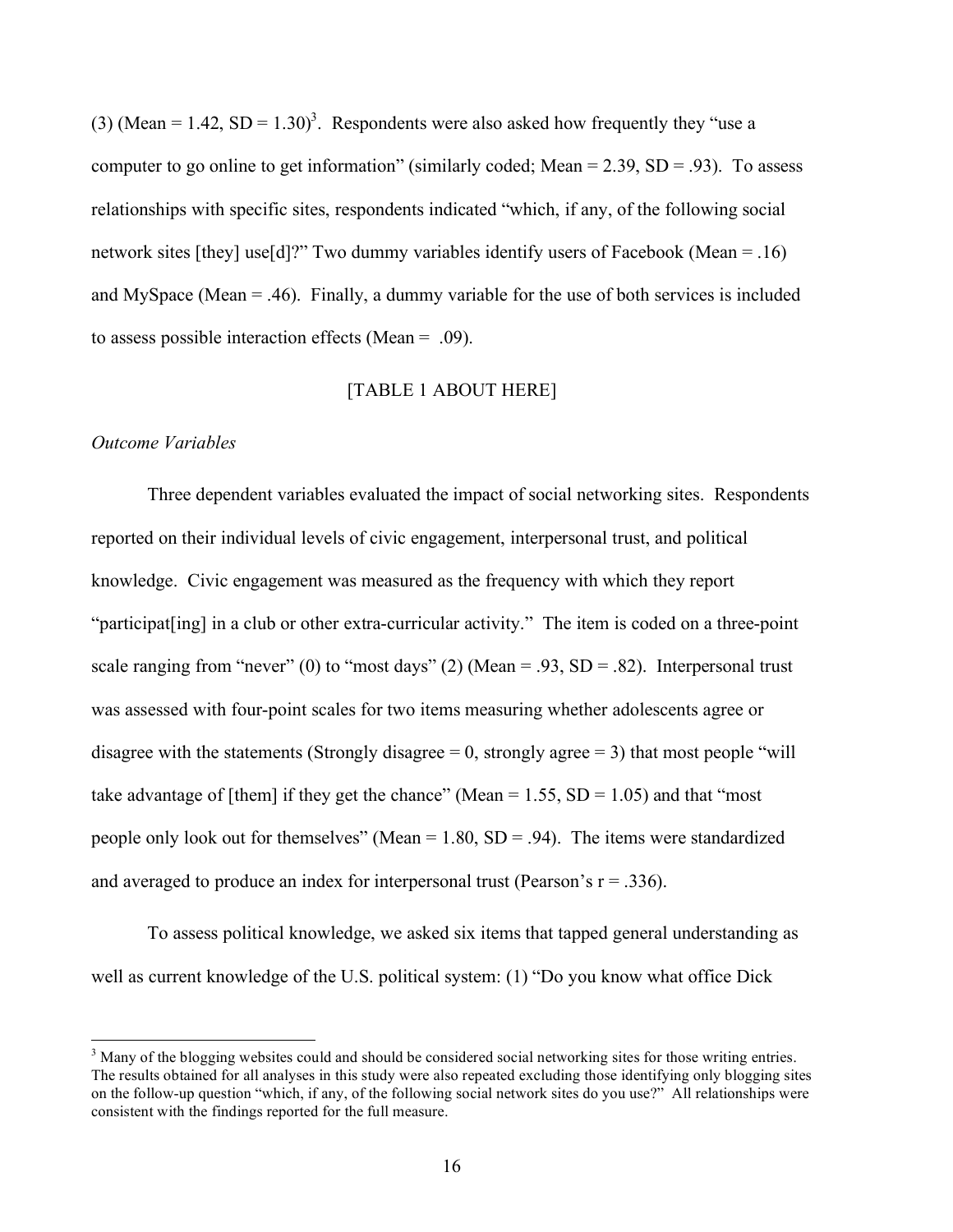Cheney holds? If yes, what is it?" (2) **"**What are the major political parties in this country?" (3) "Which party has the most members in the House of Representatives?" (4) **"**Which party, as far as you know, is more conservative?" (5) "Whose responsibility is it to determine if a law is constitutional? Is it the President, the Congress, or the Supreme Court?" and (6) "How much of a majority is needed in the House and Senate to override a presidential veto? Is it one-half, twothirds, or three-quarters?" Questions 3 and 4 were only asked of respondents who named the Democrats and Republicans as major political parties in question 2 (Delli Carpini & Keeter, 1993, 1996).

A political knowledge scale was created by summing correct answers with incorrect/don't know/refused responses treated as incorrect. Respondents had to provide the correct office for Dick Cheney in order to receive a correct score. Items 3 and 4 were scored as incorrect if respondents did not name the two parties in question 2. Item 2 was not scored separately. The resulting 5-item scale was reliable with a Cronbach's alpha of .68. On average, respondents answered 2.51 items correctly (Mdn = 2.0, SD = 1.65).

#### *Control Variables*

In assessing the correlates of certain types of Internet use, demographic variables are important in controlling for availability and usage of the medium. In this study we control for racial-ethnic identity, gender, median neighborhood income (imputed by zip code), age, and educational status of respondents. The weighted sample was 50.8% male, 17.1% Hispanic, 14.6% black, 6.7% non-black/non-white/non-hispanic identifiers. Whites and females served as reference groups. The average age was 17.8 years old  $(SD = 2.46)$ . The unweighted sample closely approximated the weighted one with regard to demographic measures. Demographic profiles of users of Facebook and MySpace are provided in Table 2.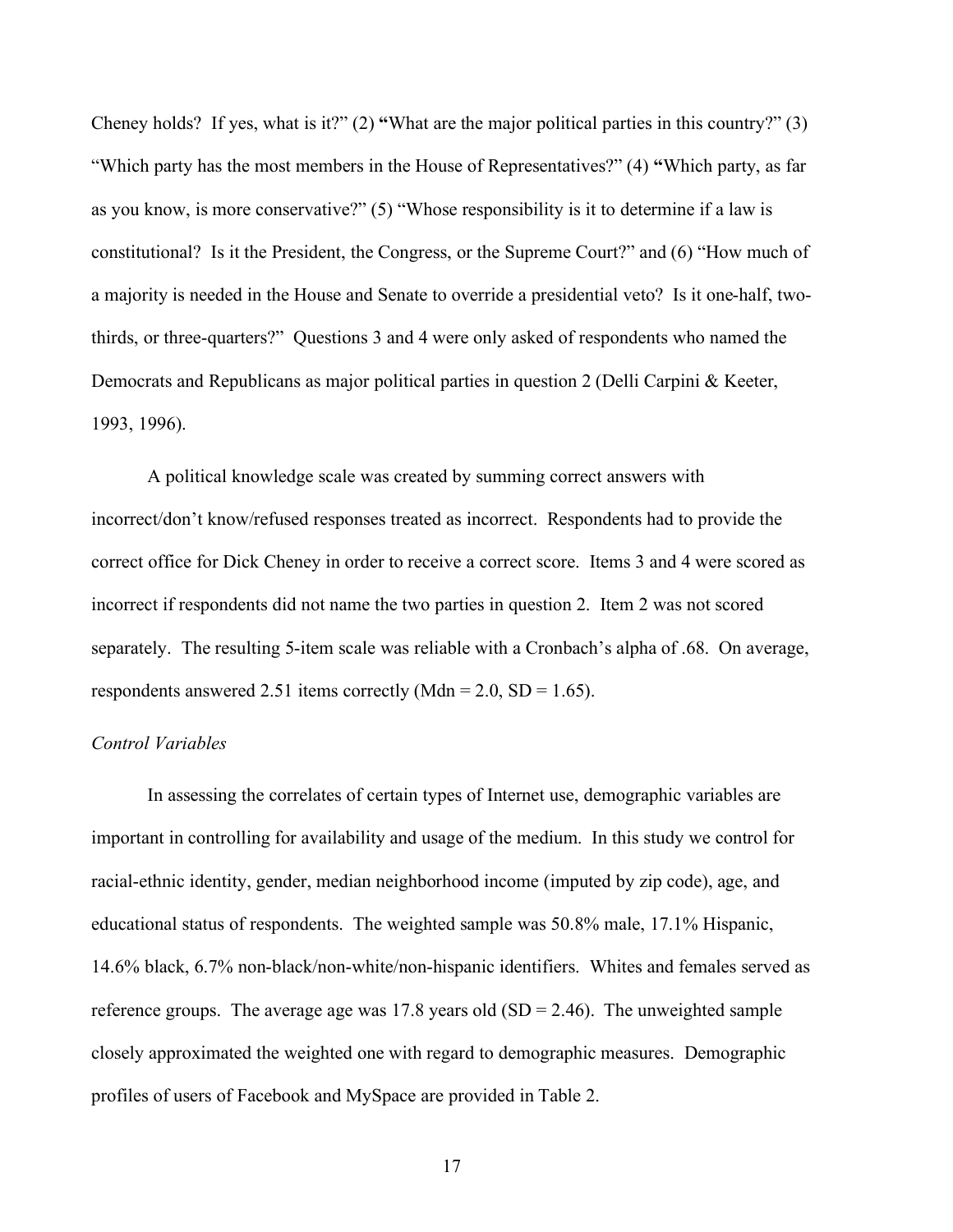#### [TABLE 2 ABOUT HERE]

In the weighted sample, 25.1% of respondents were current college students, 23.9% of respondents were not currently in school, and 52.0% reported being in high school, which was assessed as our reference group<sup>4</sup>. Finally, neighborhood household income was measured by matching self-reported zip codes with the 2000 U.S. Census Bureau median household income estimates (Mean =  $$45,320, SD = $17,489$ ). Approximately 4% of the sample could not provide a valid zip code. We assigned the mean sample value to these cases  $(N = 36)$ . *Analysis*

Four separate analyses compare the relationships between social networking and our outcome variables. First, demographic variables and informational Internet use are used to predict each of the three outcome variables in ordinary least squares (OLS) regressions. This analysis will confirm the previously observed strong relationship between informational Internet use and social capital (see above). Second, the measure of overall SNS use is introduced into each of these regressions. If SNS use is related to social capital, it should remain correlated after controlling for both demographics and informational Internet use. A third series of regressions examines the differences between MySpace and Facebook as social networking websites. These regressions include demographic variables, informational Internet use, and dummy variables representing Facebook use, MySpace use, and the use of both services. Finally, the differences between Facebook and MySpace are explored across educational groups. Current college students are presumed to be more homogeneous across a variety of unobserved variables. A large discrepancy in the relationships observed between current

 $\frac{1}{4}$ <sup>4</sup> Educational status was assigned based on respondents' indications that they were currently attending school and the level of school that they reported attending, if they were still in school.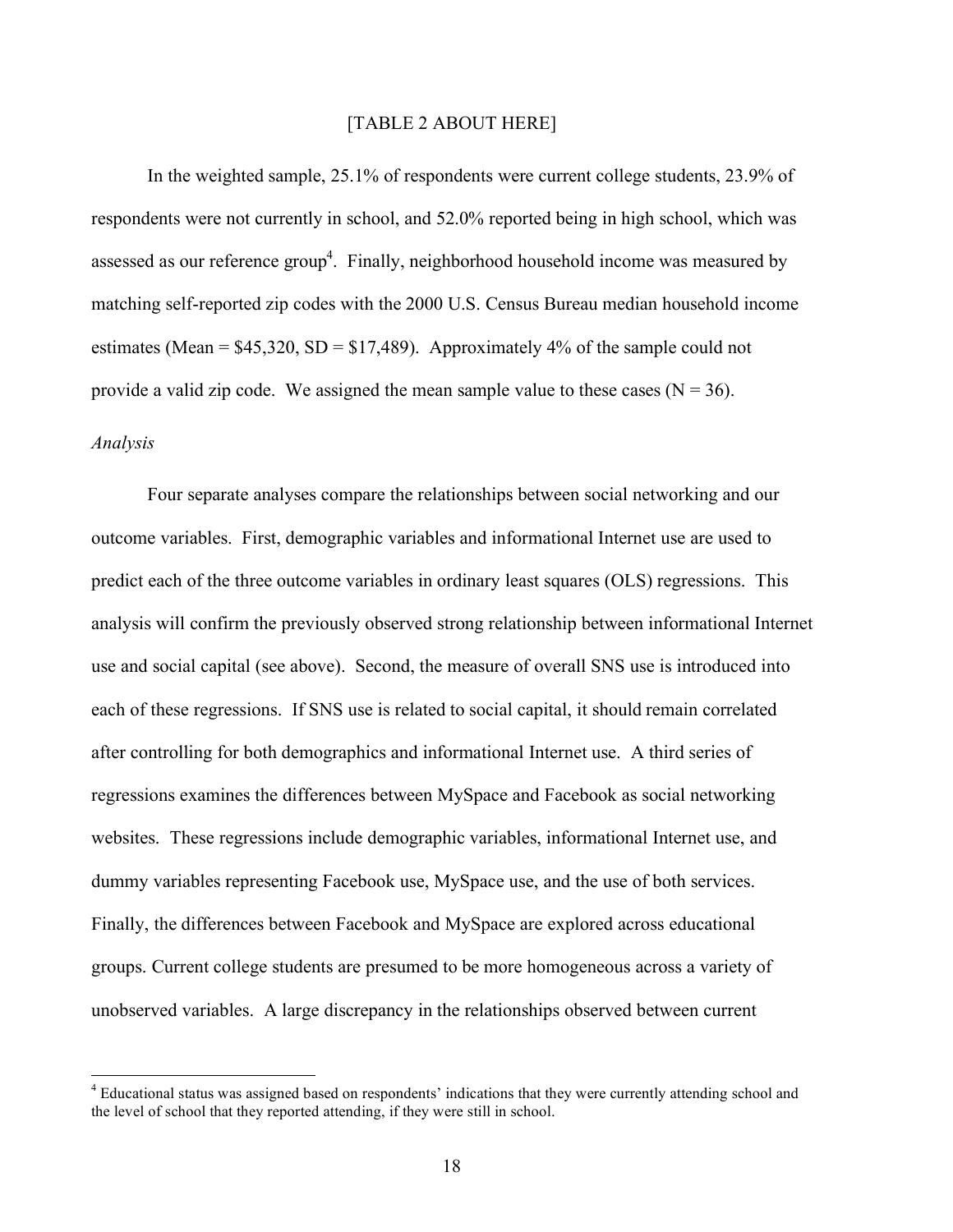college students and either high school students or those not in school would suggest that social capital differences between the sites are likely a product of initial differences between the users of each site. Alternatively, if current college students show similar effect sizes to other populations, it is strong suggestive evidence that website culture may be driving, or at least contributing to, differences. Interaction terms between site use and current college attendance are inserted into the model to explore differences between current college students and the larger sample.

#### Results

Table 3, Step 1 shows the results of regressing each measure of social capital onto demographics and informational Internet use. As hypothesized (H1), use of the Internet for information was positively related to civic engagement ( $B = .167$ , s.e. = .030) and political knowledge ( $B = .283$ , s.e. = .056) after controlling for demographic variables. A corresponding relationship between informational Internet use and interpersonal trust was not apparent, though results tended in that direction as well  $(B = .048, s.e. = .031)$ .

#### [TABLE 3 ABOUT HERE]

In Step 2 of Table 3, the inclusion of SNS use did not fully confirm the hypotheses (H2). Though online social networking was strongly related to offline civic engagement  $(B = .079)$ , s.e.  $= .021$ ), SNS use was negatively related to interpersonal trust (B = -.062, s.e.  $= .022$ ) and unrelated to political knowledge ( $B = .017$ , s.e. = .041).

Step 3 in Table 3 disaggregates social networking by website used. As predicted, Facebook and MySpace did not operate consistently across outcomes (H3 and H4). Facebook use is strongly related to increased civic engagement  $(B = .491, s.e. = .112)$  and greater political knowledge ( $B = .859$ , s.e. = .209). Facebook users were also somewhat less trusting than non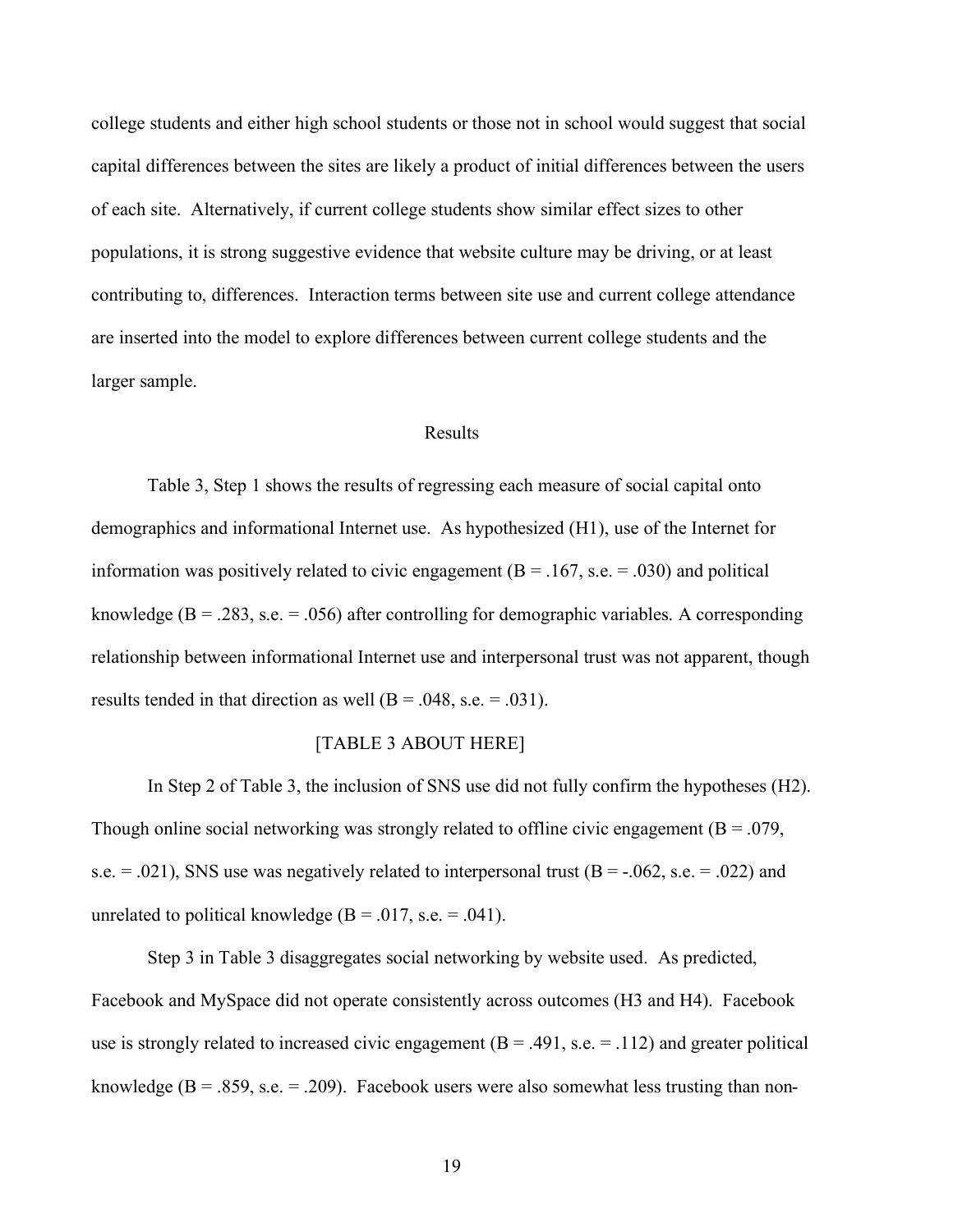users, but the relationship was not significant  $(B = -194, s.e. = 116)$ . MySpace users, however, were not significantly more likely to engage in clubs than non-users  $(B = .043, s.e. = .058)$  and were less likely to express general trust in others  $(B = -192, s.e. = 0.061)$ . MySpace users also demonstrated markedly lower levels of political knowledge than non-users in their cohort  $(B = -1)$  $.246$ , s.e =  $.109$ ).

While significant initial differences were observed between Facebook and MySpace users (H3; see Table 2 above), those initial differences do not seem to have accounted for the relationship with measures of social capital. Indeed, when interacting current college students with both Facebook and MySpace use for each outcome as shown in Table 3, Step 4, there were no significant relationships. College students using MySpace were somewhat more knowledgeable than other MySpace users, but the relationship was not statistically significant  $(B = .359, s.e. = .222)$ . In all other regards, the relationships among the most homogeneous population and region of greatest common support did not differ meaningfully from those in the overall sample.

#### Discussion

This study provides the first empirical analysis of the relationship between online social networking and offline social capital in a nationally representative sample. We build on previous analyses stressing the need to differentiate between various uses of the Internet. Those who used the Internet for social networking or for information showed demonstrably different patterns of civic engagement, interpersonal trust, and political knowledge. Additionally, the study echoes and refines calls for further differentiation (Lupia & Philpot, 2005). Large differences between Facebook users and MySpace users undermine the suggestion that general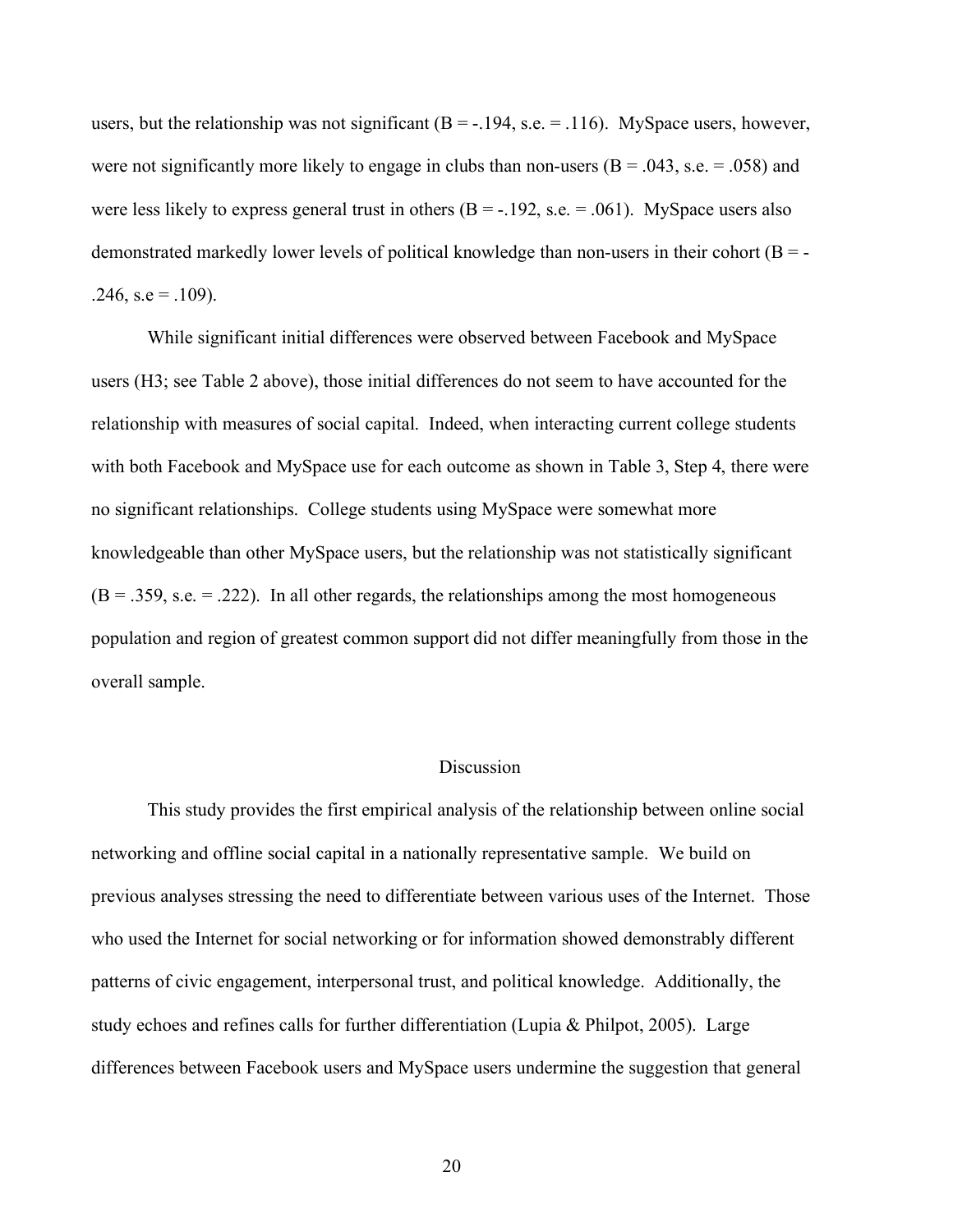categories of use, such as social networking or information searching, can be meaningfully examined. Instead, we suggest that many websites have distinct structural features and sitespecific attributes that induce a unique website culture. These cultural features, we contend, in turn influence the effects that a given site can have on its users as well as the type of users that are drawn to the site.

#### *Building Social Capital Online?*

Reflecting earlier studies, we find that young people using the Internet for information do indeed show greater social capital than their non-using friends (H1) (Eveland Jr. *et al.*, 2004; Johnson & Kaye, 2003; Kenski & Stroud, 2006; Pasek et al., 2006). Individuals who frequently use the Internet for information are more likely to participate in offline clubs and groups and to demonstrate high levels of political knowledge. Interestingly, the relationship does not hold for interpersonal trust. However, once we control for the use of social networking sites, we find that informational Internet use is positively related to trust.

Our results for social networking websites are less conclusively positive than those of informational use. Though SNS users report much higher levels of civic engagement than nonusers, they do not demonstrate additional political knowledge, and actually say that they are less trusting of others (H2). Though these results neither confirm nor deny the existence of sitespecific differences, they are quite consistent with Shah et al.'s work on Social-Recreational Internet uses (2001). They also allow us to put the use of social networking sites into the "types of use" model for Internet effects.

The third analysis, however, portrays a very different picture. The vast discrepancies between users of Facebook and MySpace cannot be due to types of site use, as they are both similar social networking sites. In fact, the specific sites make at least as much of a difference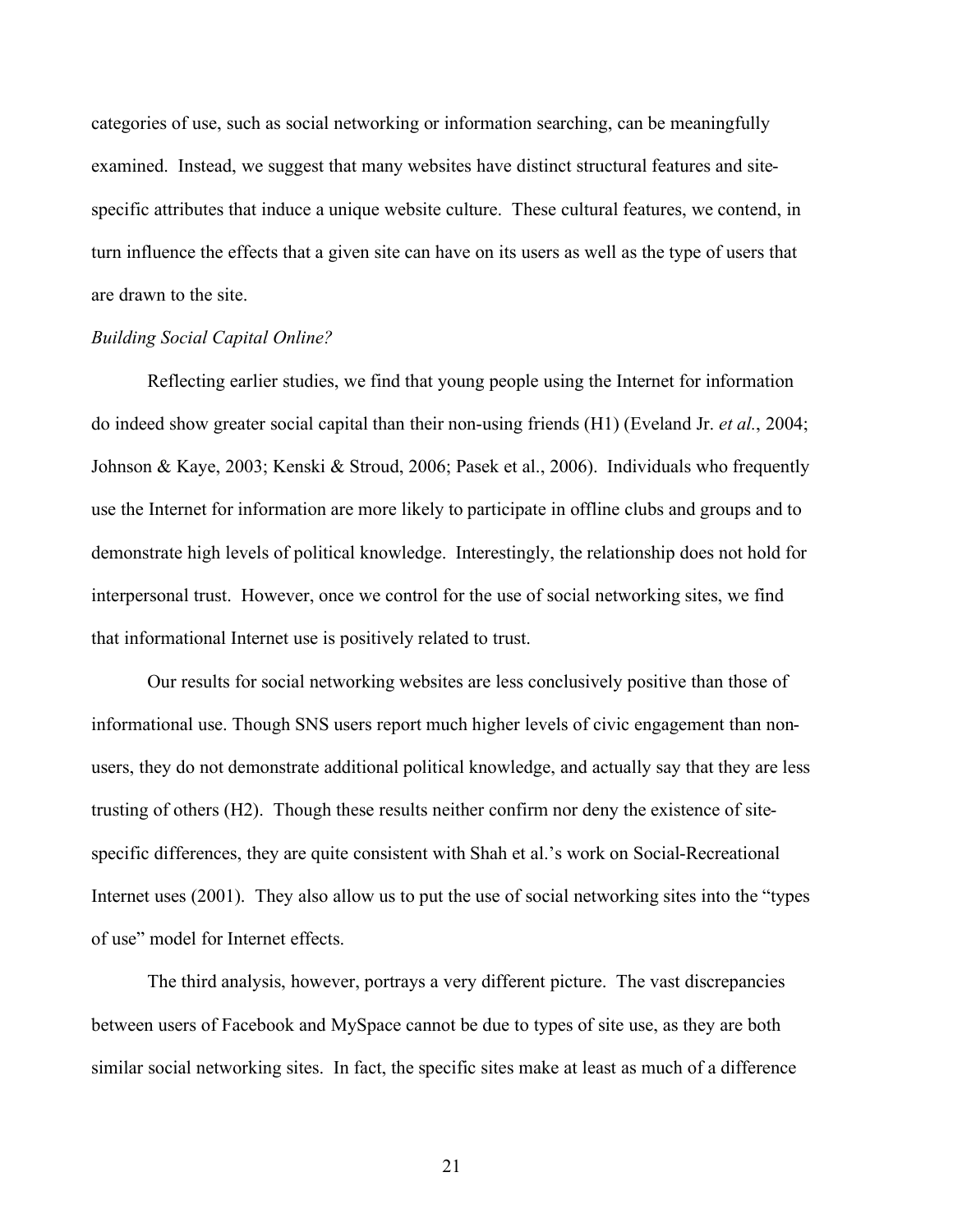as the types of site. This indicates support for one or both of the hypotheses predicting sitespecific differences (H3 and H4) and provides a cautionary note for those attempting to aggregate types of Internet use. There are differences in the sites that need to be accounted for when assessing Internet effects. Two possibilities remain, however, for how specific websites may relate to differing levels of social capital. The discrepancies could be introduced either by the individuals who join the sites, or as a function of what the sites do.

Users of Facebook and MySpace are quantifiably different. Indeed, Facebook users in this study were more likely to be in college, were generally somewhat older, and were more affluent than MySpace users (Table 2), a series of results that are reflected in some early qualitative and non-representative literature (boyd, 2007; Hargittai, 2007). These differences, however, were robust to statistical controls and had only a moderate impact on social capital measures in the first place (H3). Though this information is suggestive of a site-based effect, it is equally probable that other unmeasured demographic differences between these two groups could have accounted for the relationship. To assess and potentially offset these possibilities, the differences between the sites were examined within the group of highest common support, current college students. The similarity of these results to those of the aggregate measured population suggests that the differences in users likely do not account for the entire relationship between the use of particular websites and social capital. Hence some of that difference may be attributable to website culture (H4).

#### *Interpreting Website Culture*

At some level it seems far-fetched to claim that Internet use of various types and of diverse contents may have the potential to encourage civic engagement. While it may seem reasonable for the New York Times to endow readers with political information, a direct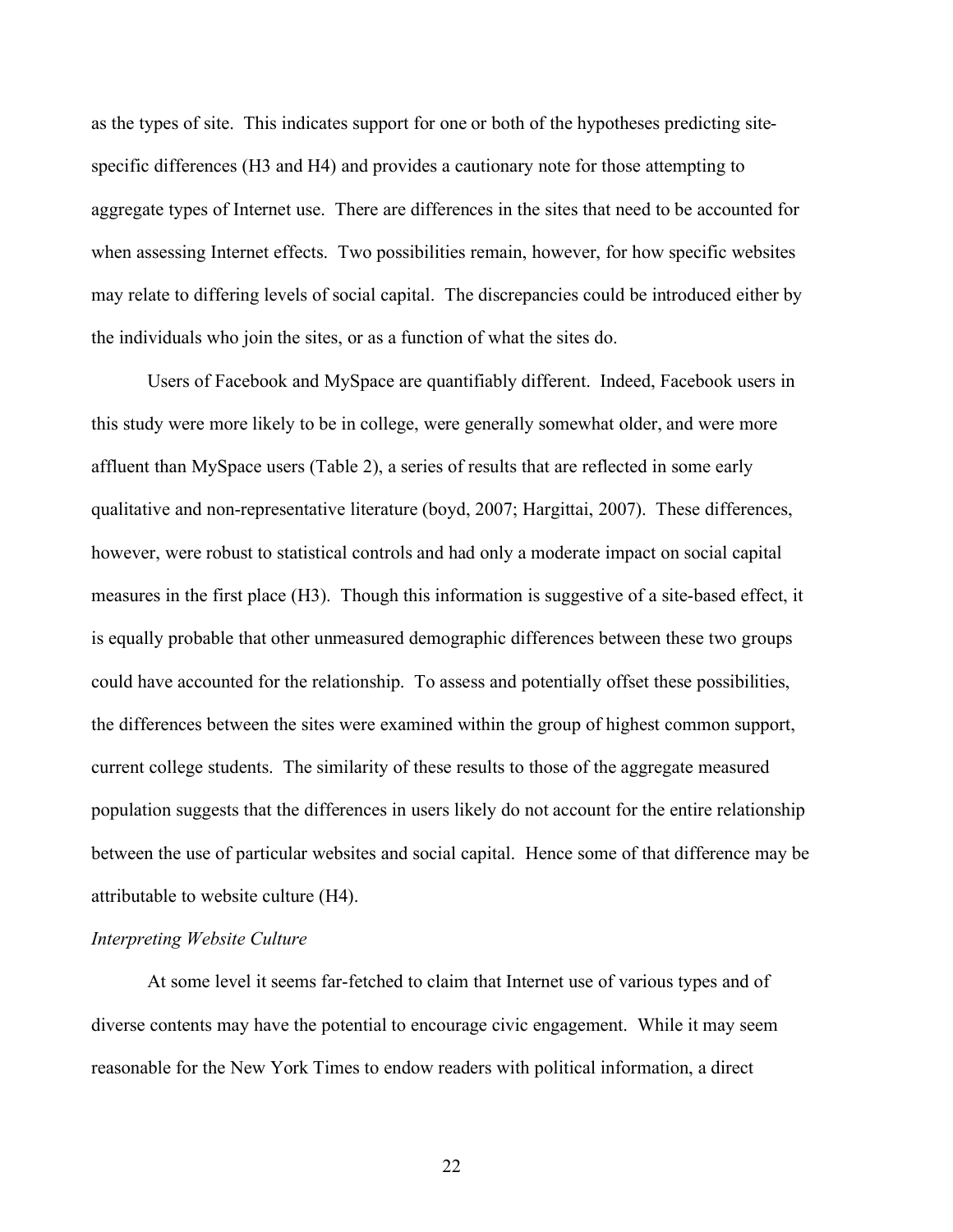connection between online social networking and political knowledge is more difficult to justify. Indeed, this paper's obvious critique comes in the inability of a cross-sectional design to provide causal evidence that website culture is in any way herding individuals toward greater civic engagement.

Undoubtedly, self-selection plays an important role in determining who joins what site. This is especially true as sites gain diverging reputations (e.g. music for MySpace or college activities for Facebook). But our results and the results of others suggest that some website effect is present. First, the sheer strength of the relationship between social capital and specific websites over and above that of traditionally impactive demographic variables would necessitate a hugely important series of omissions. Though the demographics included are not exhaustive, it is hard to imagine that they fall so short of a complete explanation if initial differences are indeed the answer. Second, the persistence of equally strong differences when focusing on current college students is an unlikely scenario from the initial differences context. Additionally, among a non-probability sample of students by Ellison et al. (2007), the intensity of Facebook use relates to social capital.

#### *Limitations and Future Studies*

Exploration of Internet effects has suffered from a lack of strong longitudinal analyses – this paper is no exception. The cross-sectional analysis provided in this paper cannot discriminate between whether social networking websites are encouraging civic involvement or whether civically involved youth are simply more likely to join social networking websites. Nonetheless, this analysis does provide some hope that these sites could provide a means to successful engagement.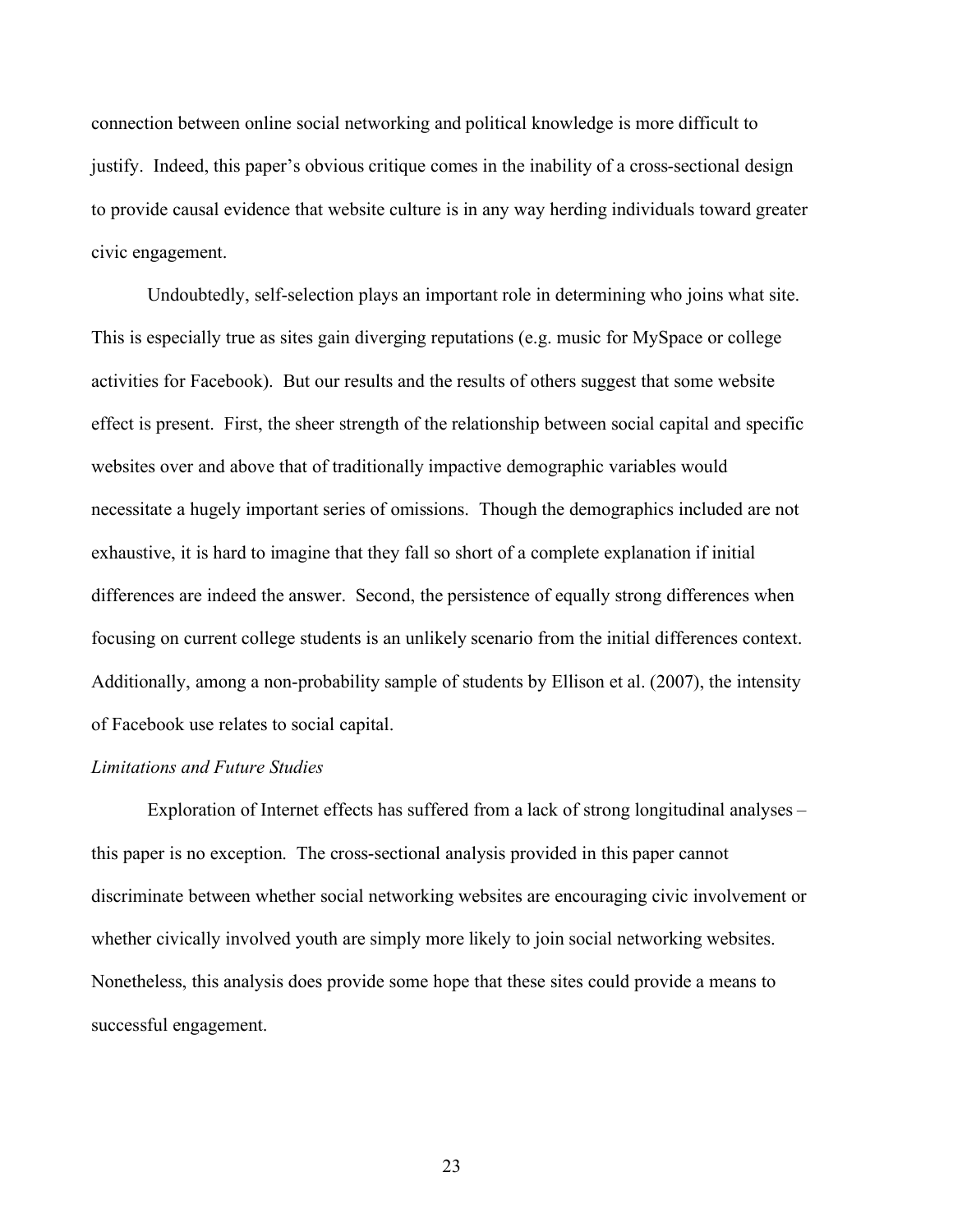Researchers exploring Facebook will note that the site gained its early following in the elite college market. This initial audience could bias our comparison of Facebook and MySpace. The rapid expansion of Facebook between 2004 and 2006, opening to almost all institutions of higher learning and eventually high schools and workplaces as well, brought in many users who should offset any such effect. Additionally, controls used in this study were designed to best approximate what we believed would be the notable differences between the general Facebook population, the general MySpace population, and others. Education and socio-economic status should account for the vast majority of residual differences. Finally, inclusion of the informational Internet variable should further reduce the likelihood of such an effect, as such use is likely to be more consistently biased toward students at elite colleges.

This study makes a number of recommendations for future longitudinal analyses of differentiated Internet use in the Millennial Generation. The first is that such studies should be longitudinal. Though case studies can provide valuable insights into overarching patterns, this analysis suggests that such broad trends may be misleading. The differences identified in this study between Facebook and MySpace are better resolved through experimental and quasiexperimental designs, where users' social capital is compared to changing patterns of Internet use.

The second critical recommendation of this analysis is the need to address website culture. Not all websites within a general category of use behave similarly. To account for possible website culture effects, studies must do one of two things. For large-scale studies of multiple Internet uses, researchers should include analyses of individual websites within each broad category. This step will ensure that sites of a given type are indeed behaving similarly across outcome measures. For small-scale studies on Internet effects, research should be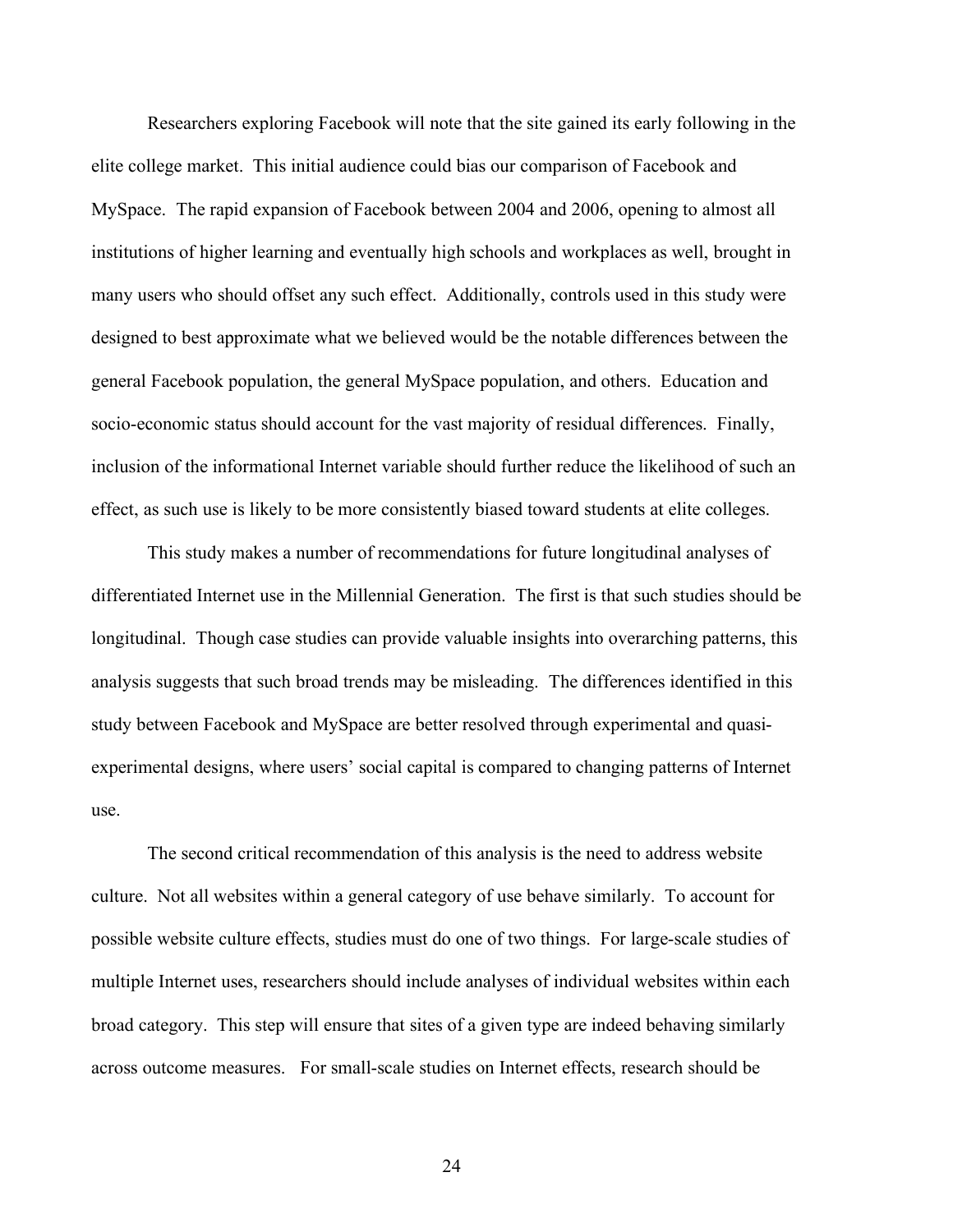examined within the confines of specific websites. Simply encouraging users to join any social networking site in a study would prove a problem if some were to join MySpace and some Facebook.

#### *Conclusions*

This study constitutes an initial exploration into the relationship between civic engagement and social networking websites. Contrary to expectations, social networking sites appear to relate inconsistently to measures of social capital. Overall, SNS users are more civically engaged but less trusting than non-users. Exploration of the effects of Facebook and MySpace, the two largest social networking sites, suggests that social networking cannot be examined in the aggregate. Facebook users demonstrated greater political knowledge and civic engagement while MySpace users generally had lower knowledge and were also less trusting of others.

We interpret these differences as the result of varying "website cultures" across social networking sites. Particularly, differences in anonymity and connection to "real-life networks" are presumed to underlie differences in users' social capital. If the Internet is indeed having an effect, that effect must be measured within the confines of a particular site-specific culture. Differentiation merely to the level of general usage types is insufficient for parsing these effects.

The results of this study give little weight to the notion that online social networking may be the key to Rheingold's idealized "virtual community." Nonetheless, differences between social networking sites suggest that they may have some ability to encourage social capital. If this is indeed the case, emerging social and interactive Internet uses may yet provide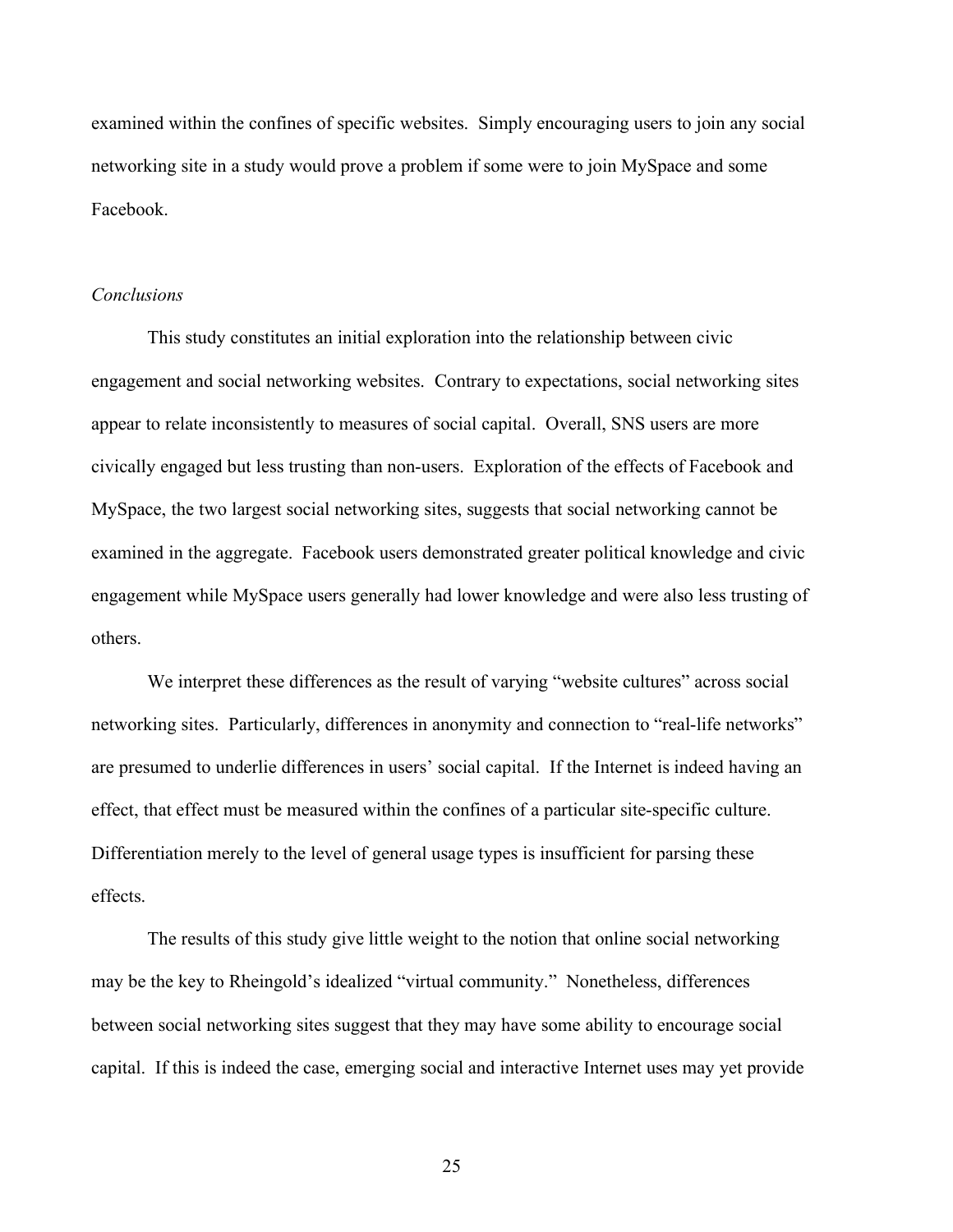a means, though likely not a panacea, for addressing declining civic engagement and energizing the Millennial Generation toward greater civic and political participation.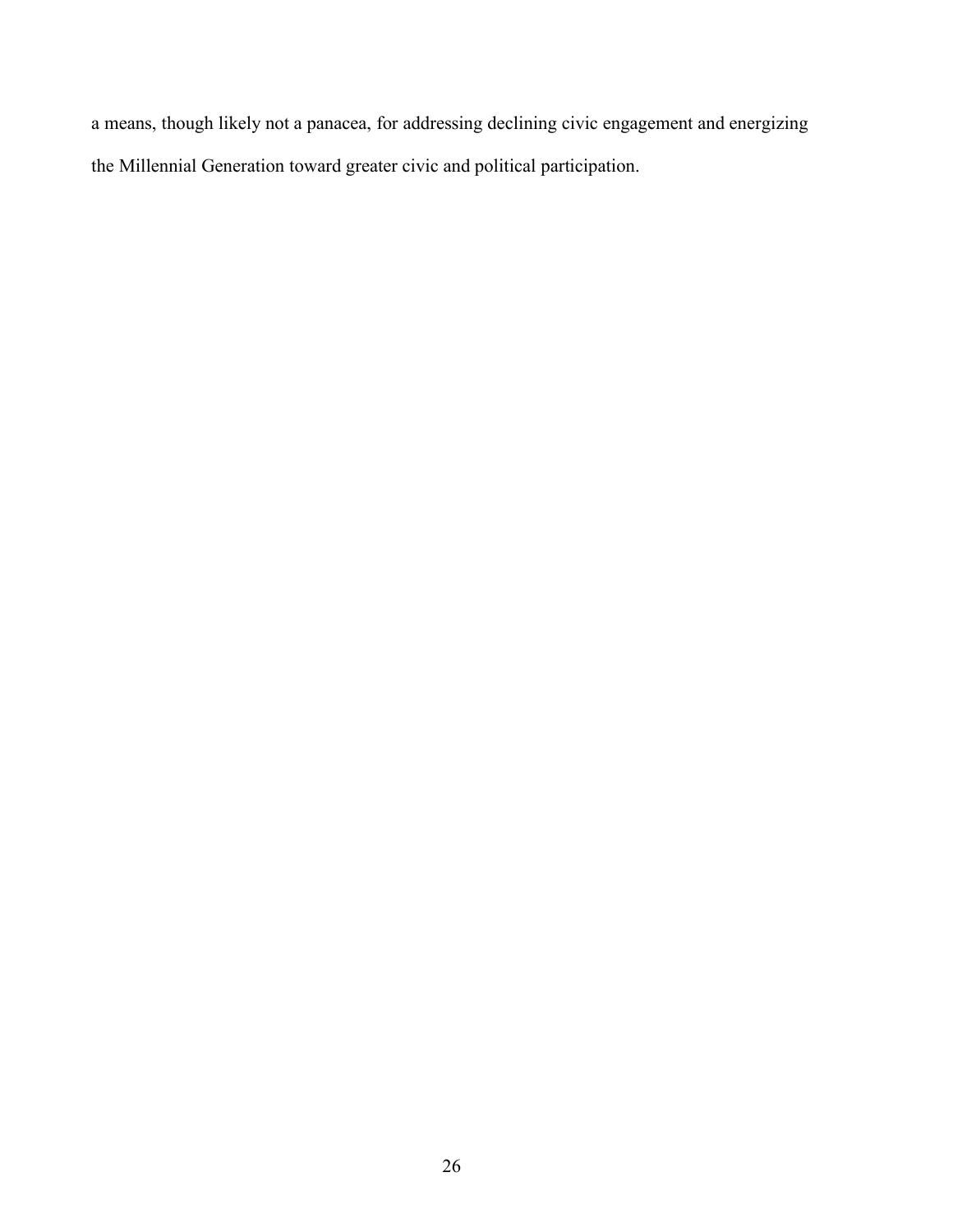#### Resources:

- Baym, N. K., Zhang, Y. B., & Lin, M.-C. (2004). Social Interactions Across Media: Interpersonal Communications on the internet, telephone, and face to face. *New Media and Society, 6*(3), 299-318.
- Bimber, B. (2000). The Study of Information Technology and Civic Engagement. *Political Communication, 17*, 329-333.
- boyd, d. (2006). Friends, Friendsters, and MySpace Top 8: Writing Community Into Being on Social Network Sites. *First Monday, 11*(12).
- boyd, d. (2007, June 24). Viewing American class divisions through Facebook and MySpace*. Apophenia Blog Essay*.
- boyd, d. (in press). Why Youth (Heart) Social Network Sites: The Role of Networked Publics in Teenage Life. In D. Buckingham (Ed.), *Identity*: Macartur Foundation.
- Brody, R. A. (1978). The puzzle of political participation in America. In A. King (Ed.), *The New American Political System* (pp. 287-324). Washington, DC: American Enterprise Institute.
- Cassell, C. A., & Luskin, R. C. (1988). Simple explanations of turnout decline. *American Political Science Review, 82*(4), 1321-1330.
- Coleman, J. S. (1988). Social Capital in the Creation of Human Capital. *American Journal of Sociology, 94*, S95-S120.
- Coleman, J. S. (1990). *Foundations of social theory*. Cambridge, MA: Harvard University Press.
- ComScore Networks. (2006). *Social Networking Sites Continue to Attract Record Numbers as MySpace.Com Surpasses 50 Million U.S. visitors in May* (Press Release).
- Czitrom, D. J. (1982). *Media and the American Mind From Morse to McLuhan*. Chapel Hill, NC: University of North Carolina Press.
- Delli Carpini, M. X. (2000). Gen.com: Youth, Civic Engagement, and the New Information Environment. *Political Communication, 17*, 341-349.
- Delli Carpini, M. X., & Keeter, S. (1993). Measuring Political Knowledge: Putting First Things First. *American Journal of Political Science, 37*(4), 1179-1206.
- Delli Carpini, M. X., & Keeter, S. (1996). *What Americans know about politics and why it matters*. New Haven, Conn.: Yale University Press.
- Ellison, N. B., Steinfeld, C., & Lampe, C. (2007). The Benefits of Facebook "Friends:" Social Capital and College Students' Use of Online Social Network Sites. *Journal of Computer-Mediated Communication, 12*, 1143-1168.
- Eveland Jr., W. P., Marton, K., & Seo, M. (2004). Moving Beyond "Just the Facts": The Influence of Online News on the Content and Structure of Public Affairs Knowledge. *Communication Research, 31*(1), 82-108.
- Hargittai, E. (2007). Whose space? Differences among users and non-users of social network sites. *Journal of Computer-Mediated Communication, 13*(1).
- Jennings, M. K., & Zeitner, V. (2003). Internet Use and Civic Engagement: A Longitudinal Analysis. *Public Opinion Quarterly, 67*, 311-334.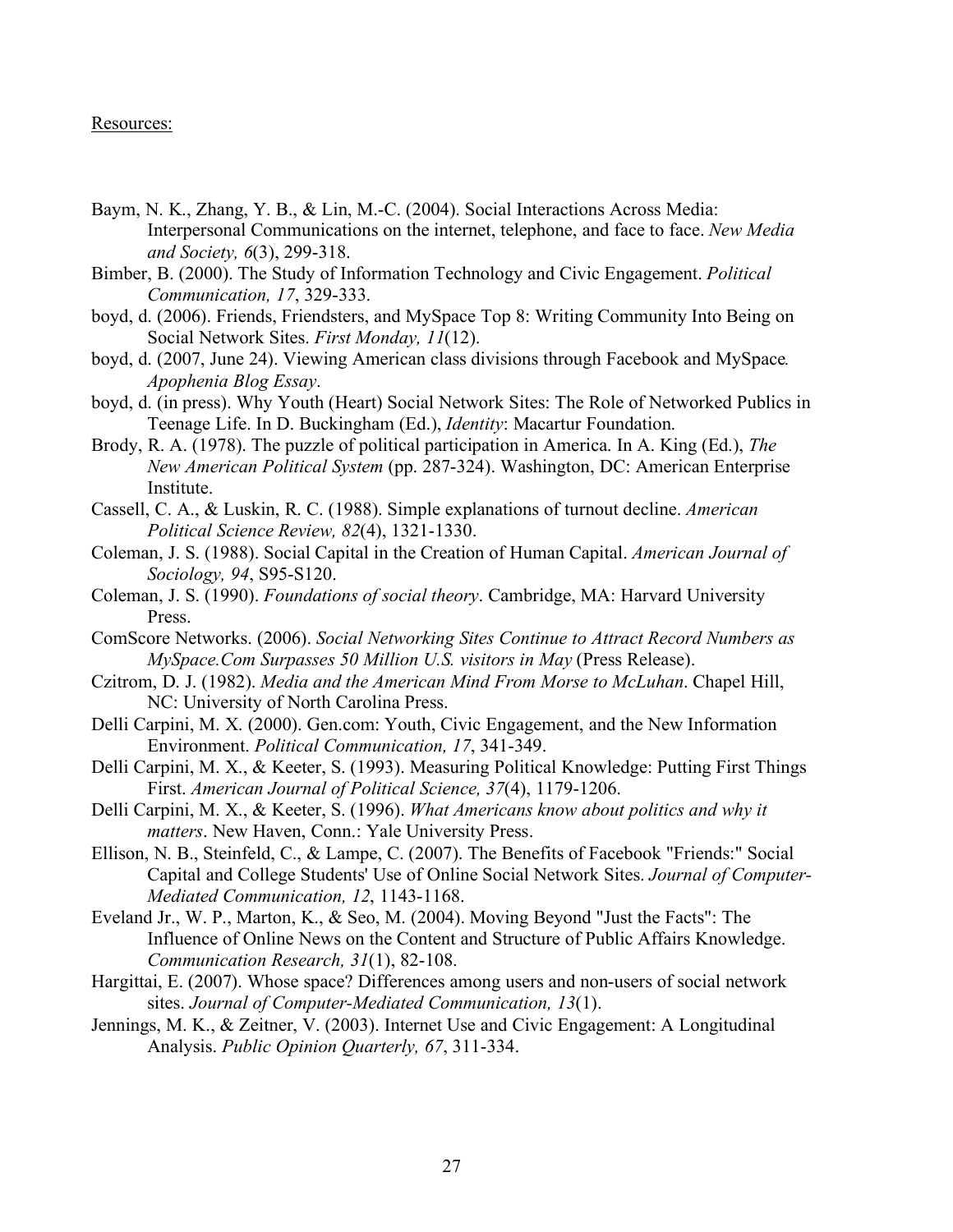- Johnson, T. J., & Kaye, B. K. (2003). A Boost or Bust for Democracy? How the Web Influenced Political Attitudes and Behaviors in the 1996 and 2000 Presidential Elections. *The Harvard International Journal of Press/Politics, 8*(3), 9-34.
- Katz, J. E., & Rice, R. E. (2002). *Social Consequences of Internet Use: Access, Involvement, and Interaction* (First ed.). Cambridge, MA: MIT Press.
- Kenski, K., & Stroud, N. J. (2006). Connections Between Internet Use and Political Efficacy, Knowledge, and Participation. *Journal of Broadcasting and Electronic Media*(In Press).
- Kohut, A., Rainie, L., Doherty, C., Parker, K., Flemming, G., Dimock, M., et al. (2000). *Youth Vote Influenced By Online Information: Internet Election Audience Seeks Convenience, Familiar Names* (Press Release).
- Kraut, R., Kiesler, S., Boneva, B., Cummings, J. N., Helgeson, V., & Crawford, A. (2002). Internet Paradox Revisited. *Journal of Social Issues, 58*(1), 49-74.
- Kraut, R., Patterson, M., Lundmark, V., Kiesler, S., Mukopadhyay, T., & Scherlis, W. (1998). Internet Paradox: A Social Technology that Reduces Social Involvement and Psychological Well-Being? *American Psychologist, 53*(9), 1017-1031.
- Lake, R. L. D., & Huckfeldt, R. (1998). Social Capital, Social Networks, and Political Participation. *Political Psychology, 19*(3), 567-584.
- Levine, P., & Lopez, M. H. (2002). *Youth Voter Turnout has Declined, by Any Measure* (Fact Sheet): CIRCLE.
- Levine, P., & Lopez, M. H. (2004). *Young People and Political Campaigning on the Internet* (Fact Sheet). College Park, MD: University of Maryland.
- Liu, H., Maes, P., & Davenport, G. (2006). Unravelling the Taste Fabric of Social Networks. *International Journal on Semantic Web and Information Systems, 2*(1), 42-71.
- Lowery, S., & DeFleur, M. L. (1983). *Milestones in Mass Communication Research: Media Effects*. New York: Longman Inc.
- Lupia, A., & Philpot, T. S. (2005). Views from Inside the Net:How Websites Affect Young Adults' Political Interest. *Journal of Politics, 67*(4), 1122-1142.
- McLeod, J. M. (2000). Media and the Civic Socialization of Youth. *Journal of Adolescent Health, 27S*(2), 45-51.
- McLeod, J. M., Rush, R. R., & Friederich, K. H. (1968). The Mass Media and Political Information in Quito, Equador. *The Public Opinion Quarterly, 32*(4), 575-587.
- Miller, W. E. (1992). The Puzzle Transformed: Explaining Declining Turnout. *Political Behavior, 14*(1), 1-43.
- Nie, N. H. (2001). Sociability, Interpersonal Relations, and the Internet: Reconciling Conflicting Findings. *American Behavioral Scientist, 45*(3), 420-435.
- Nie, N. H., & Erbring, L. (2000). *Internet and Society: A Preliminary Report* (Report): Stanford Institute for the Quantitative Study of Society.
- Norris, P. (1996). Does Television Erode Social Capital? A Reply to Putnam. *PS: Political Science and Politics, 29*(3), 474-480.
- Pasek, J., Kenski, K., Romer, D., & Jamieson, K. H. (2006). America's youth and community engagement: How use of mass media is related to political knowledge and civic activity among 14 to 22 year olds. *Communication Research, 33*(3), 115-135.
- Pew Internet and American Life Project. (2006, April 26). Demographics of Internet Users. from http://www.pewinternet.org/trends/User\_Demo\_4.26.06.htm
- Putnam, R. D. (1993). *Making Democracy Work: Civic Traditions in Modern Italy*. Princeton, NJ: Princeton University Press.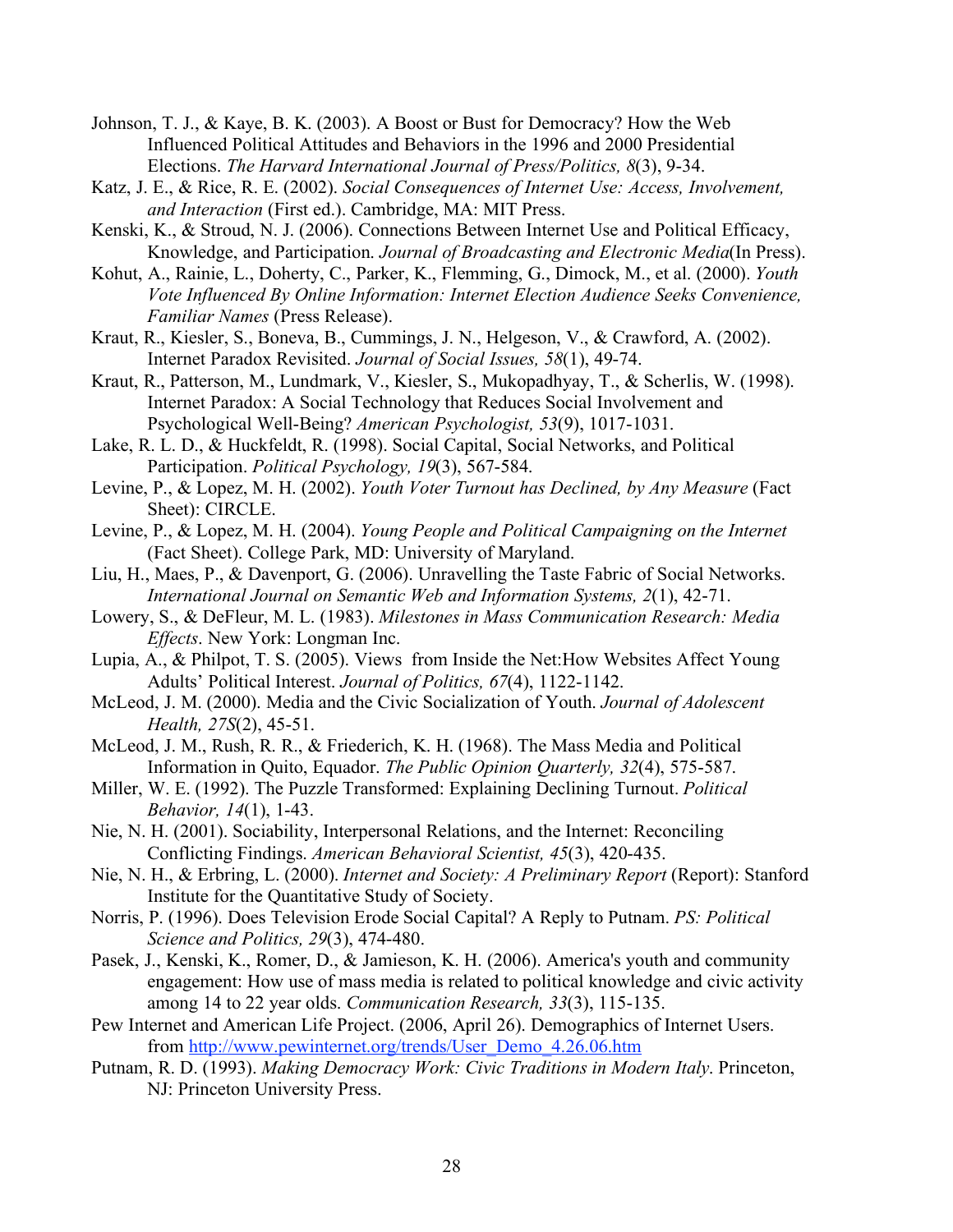- Putnam, R. D. (1995). Bowling Alone: America's Declining Social Capital. *Journal of Democracy, 6*(1), 65-78.
- Putnam, R. D. (2000a). *Bowling alone : the collapse and revival of American community*. New York: Simon & Schuster.
- Putnam, R. D. (2000b). *Bowling Alone: The Collapse and Revival of American Community*. New York: Touchstone.
- Quan Haase, A., Wellman, B., Witte, J., & Hampton, K. (2002). Capitalizing on the Internet: Social Contact, Civic Engagement, and Sense of Community. In B. Wellman & C. Haythornthwaite (Eds.), *The Internet and Everyday Life*. Oxford, UK: Blackwell.
- Rheingold, H. (2000). *The Virtual Community: Homesteading on the Electronic Frontier*. Cambridge, MA: MIT Press.
- Rogers, E. M., & Chaffee, S. H. (1983). Communication as an Academic Discipline: A Dialogue. *Journal of Communication, 33*(3), 18-30.
- Shah, D. V., Cho, J., Eveland Jr., W. P., & Kwak, N. (2005). Information and Expression in a Digital Age: Modeling Internet Effects on Civic Participation. *Communication Research, 32*(5), 531-565.
- Shah, D. V., Kwak, N., & Holbert, R. L. (2001). "Connecting" and "Disconnecting" With Civic Life: Patterns of Internet Use and the Production of Social Capital. *Political Communication, 18*, 141-162.
- Shah, D. V., McLeod, J. M., & Yoon, S.-H. (2001). Communication, Context, and Community: An Exploration of Print, Broadcast, and Internet Influences. *Communication Research, 28*(4), 464-506.
- Shklovoski, I., Kraut, R., & Rainie, L. (2004). The Internet and Social Participation: Contrasting Cross-Sectional and Longitudinal Analyses. *Journal of Computer-Mediated Communication, 10*(1).
- Skocpol, T., & Fiorina, M. P. (1999). Making sense of the civic engagement debate. In T. Skocpol & M. P. Fiorina (Eds.), *Civic Engagement in American Democracy* (pp. 1-27). Washington, DC: Brookings Institution Press.
- Soule, S. (2001, October). *Will They Engage? Political Knowledge, Participation and Attitudes of Generations X and Y.* Paper presented at the German and American Conference "Active Participation or a Retreat to Privacy?" Potsdam, Germany.
- Sproull, L., & Kiesler, S. (1991). *Connections: New ways of working in the networked organization*. Cambridge, MA: MIT Press.
- Wellman, B., Haase, A. Q., Witte, J., & Hampton, K. (2001). Does the Internet increase, decrease or suppliment social capital? *American Behavioral Scientist, 45*(3), 436-455.
- Zhao, S. (2006). Do Internet Users Have More Social Ties? A Call for Differentiated Analyses of Internet Use. *Journal of Computer-Mediated Communication, 11*(3).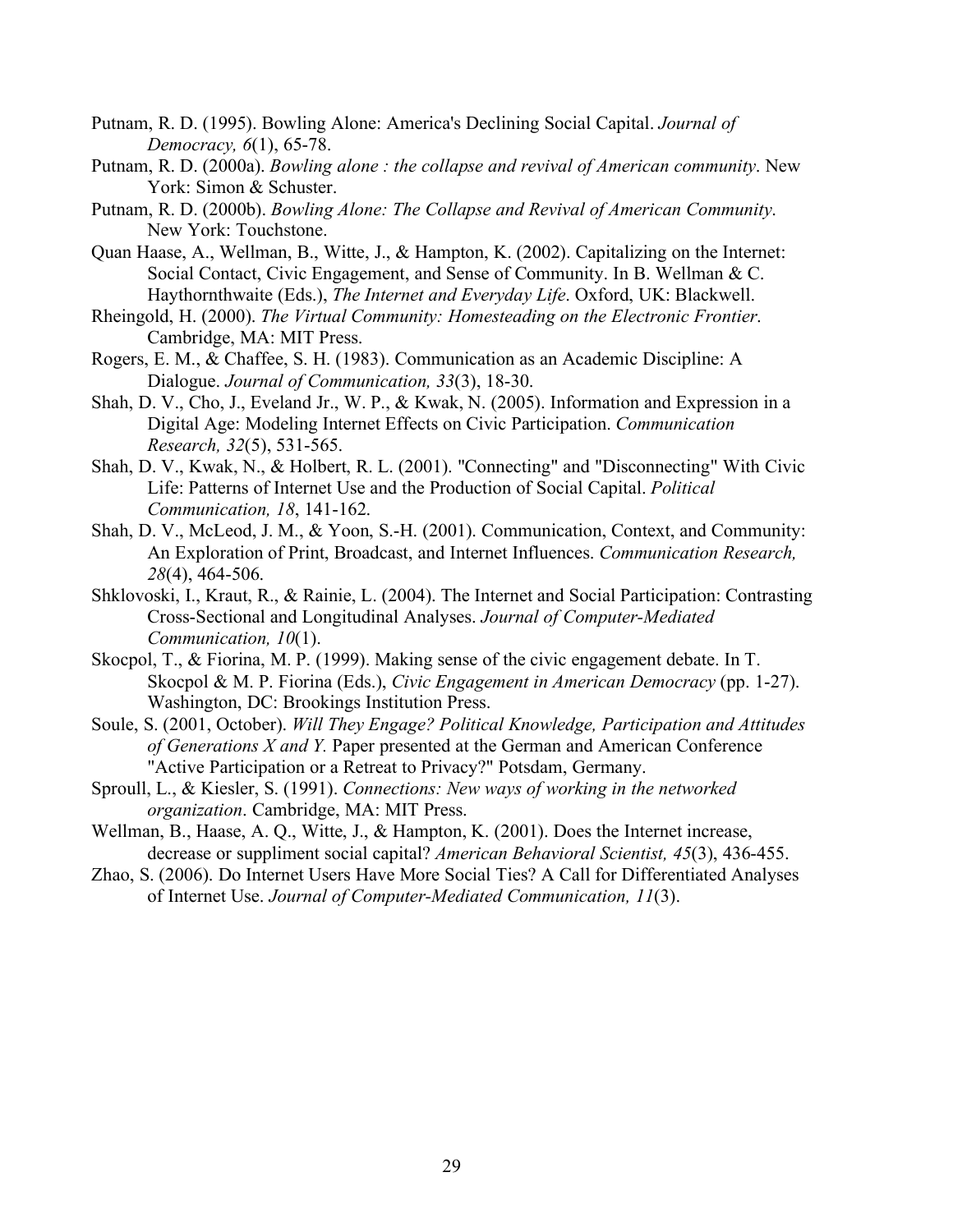Table 1 – Internet Usage and Outcome Distributions

|                                                                                                                                                     | Total<br>$N = 900$<br>$\frac{0}{0}$                  |
|-----------------------------------------------------------------------------------------------------------------------------------------------------|------------------------------------------------------|
| <b>Informational Internet Use</b><br>most days<br>some days<br>less often<br>never                                                                  | 63.3<br>19.3<br>10.5<br>6.9                          |
| <b>SNS Use</b><br>most days<br>some days<br>less often<br>never                                                                                     | 32.9<br>15.8<br>11.6<br>39.6                         |
| Facebook                                                                                                                                            | 16.0                                                 |
| MySpace                                                                                                                                             | 46.1                                                 |
| <b>Both SNS Sites</b>                                                                                                                               | 8.7                                                  |
| Civic Engagement<br>most days<br>some days<br>never<br>People will take advantage of me<br>strongly agree<br>agree<br>disagree<br>strongly disagree | 30.2<br>33.1<br>36.8<br>22.7<br>30.0<br>26.6<br>20.5 |
| (missing)<br>Most people only look out for<br>themselves<br>strongly agree<br>agree<br>disagree<br>strongly disagree<br>(missing)                   | 0.2<br>23.9<br>43.8<br>20.5<br>11.8<br>0.1           |
| Political Knowledge (correct)<br>Cheney Office<br><b>House Majority</b><br>More Conservative<br>Law Constitutional<br>Veto Override                 | 52.6<br>48.9<br>42.2<br>52.1<br>55.5                 |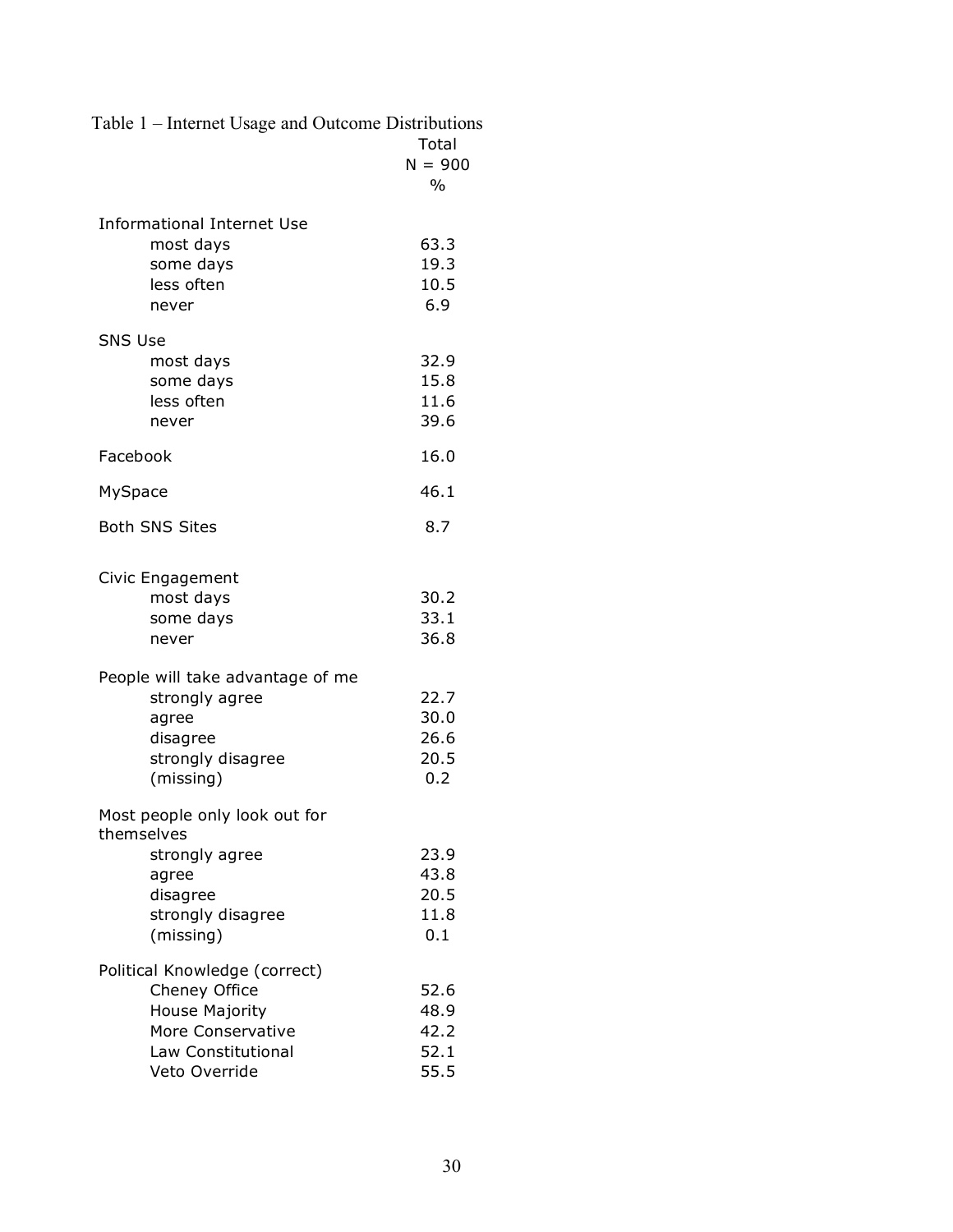|                            | Neither Site | MySpace  | Facebook | <b>Both</b> |
|----------------------------|--------------|----------|----------|-------------|
| N                          | 420          | 415      | 144      | 79          |
| Male                       | 51%          | 51%      | 43%      | 40%         |
| White                      | 59%          | 61%      | 75%      | 70%         |
| <b>Black</b>               | 19%          | 11%      | 10%      | 9%          |
| Hispanic                   | 16%          | 20%      | 8%       | 11%         |
| Other                      | 6%           | 8%       | 7%       | 9%          |
| Not in School              | 32%          | 18%      | 7%       | 8%          |
| High School                | 51%          | 57%      | 21%      | 27%         |
| College                    | 17%          | 25%      | 72%      | 66%         |
| Mean Income<br>in Zip Code | \$43,409     | \$45,678 | \$51,799 | \$46,299    |

Table 2 – Demographics of users of Facebook and MySpace and those using neither site

Note: Categories are non-exclusive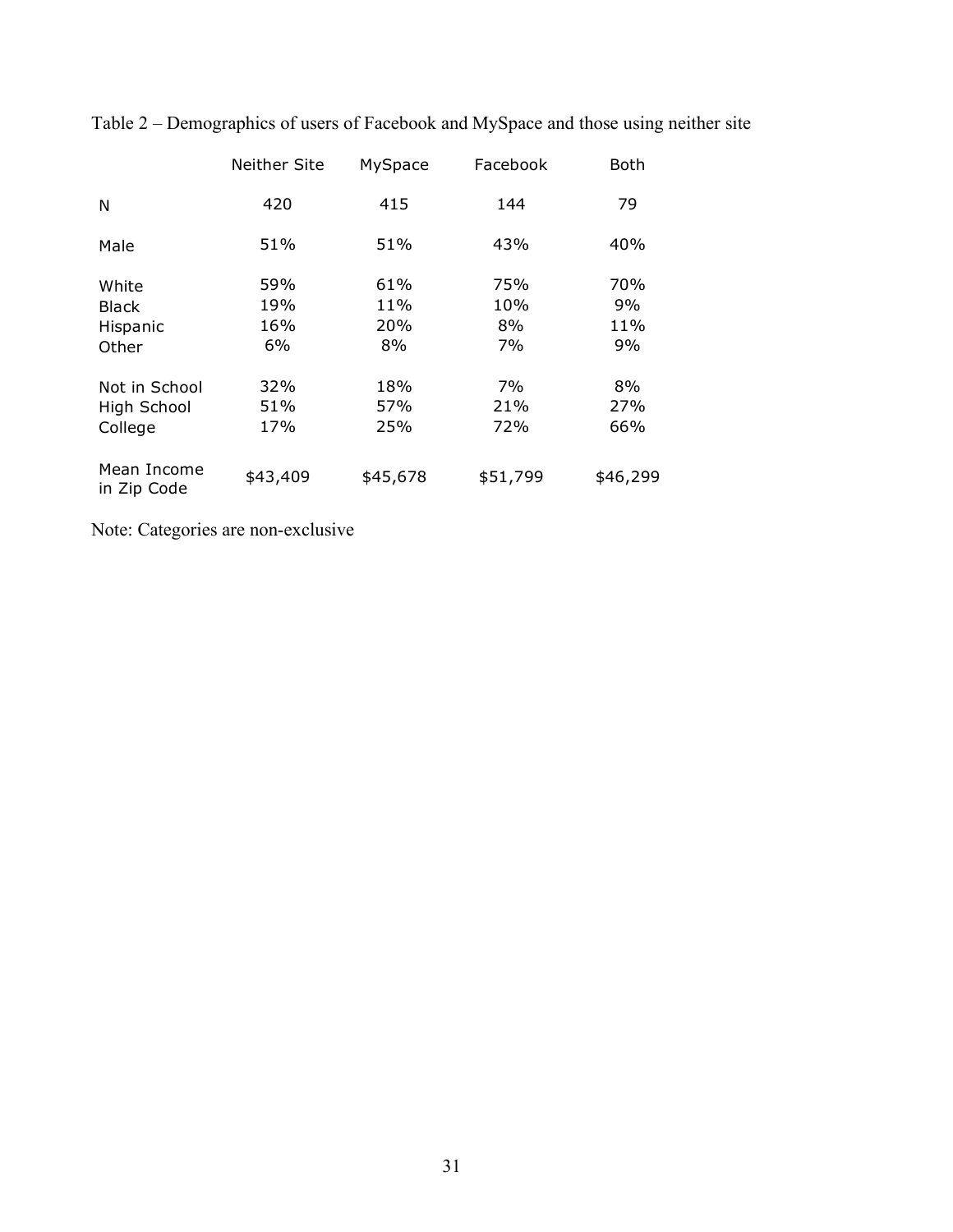|                                     | Step 1      |      |             | Step 2              |                            | Step 3               |                    | Step 4       |  |
|-------------------------------------|-------------|------|-------------|---------------------|----------------------------|----------------------|--------------------|--------------|--|
|                                     | Coef        | s.e. | Coef s.e.   |                     | Coef                       | s.e.                 | Coef               | s.e.         |  |
| Internet Use                        | .147        | .030 | .110        | .031                | .134                       | .030                 | .135               | .030         |  |
| SNS Use                             |             |      | .079        | .021                |                            |                      |                    |              |  |
| Facebook<br>MySpace<br>Both         |             |      |             |                     | .491<br>.043<br>$-.103$    | .112<br>.058<br>.141 | .482<br>.023       | .128<br>.062 |  |
| Facebook*College<br>MySpace*College |             |      |             |                     |                            |                      | $-.078$<br>.006    | .163<br>.119 |  |
| R-squared<br>N                      | .116<br>900 |      | .129<br>900 |                     | .145<br>900                |                      | .145<br>900        |              |  |
|                                     |             |      |             |                     | Interpersonal Trust        |                      |                    |              |  |
|                                     | Coef        | s.e. | Coef        | s.e.                | Coef                       | s.e.                 | Coef               | s.e.         |  |
| Internet Use                        | .048        | .031 | .077        | .032                | .074                       | .031                 | .074               | .031         |  |
| SNS Use                             |             |      | $-.062$     | .022                |                            |                      |                    |              |  |
| Facebook<br>MySpace<br>Both         |             |      |             |                     | $-.194$<br>$-.192$<br>.142 | .116<br>.061<br>.147 | $-.173$<br>$-.188$ | .133<br>.064 |  |
| Facebook*College<br>MySpace*College |             |      |             |                     |                            |                      | .093<br>.082       | .170<br>.124 |  |
| R-squared<br>N                      | .054<br>899 |      | .062<br>899 |                     | .067<br>899                |                      | .067<br>899        |              |  |
|                                     |             |      |             | Political Knowledge |                            |                      |                    |              |  |
|                                     | Coef        | s.e. | Coef        | s.e.                | Coef                       | s.e.                 | Coef               | s.e.         |  |
| Internet Use                        | .283        | .056 | .275        | .059                | .297                       | .056                 | .302               | .056         |  |
| SNS Use                             |             |      | .017        | .041                |                            |                      |                    |              |  |
| Facebook<br>MySpace<br>Both         |             |      |             |                     | .859<br>$-.246$<br>.086    | .209<br>.109<br>.264 | 1.134<br>$-.332$   | .239<br>.116 |  |
| Facebook*College<br>MySpace*College |             |      |             |                     |                            |                      | $-.383$<br>.359    | .305<br>.222 |  |
| R-squared<br>${\bf N}$              | .233<br>900 |      | .233<br>900 |                     | .266<br>900                |                      | .269<br>900        |              |  |

#### Table 3 – Regressions of Social Capital Outcomes on Internet Uses Civic Engagement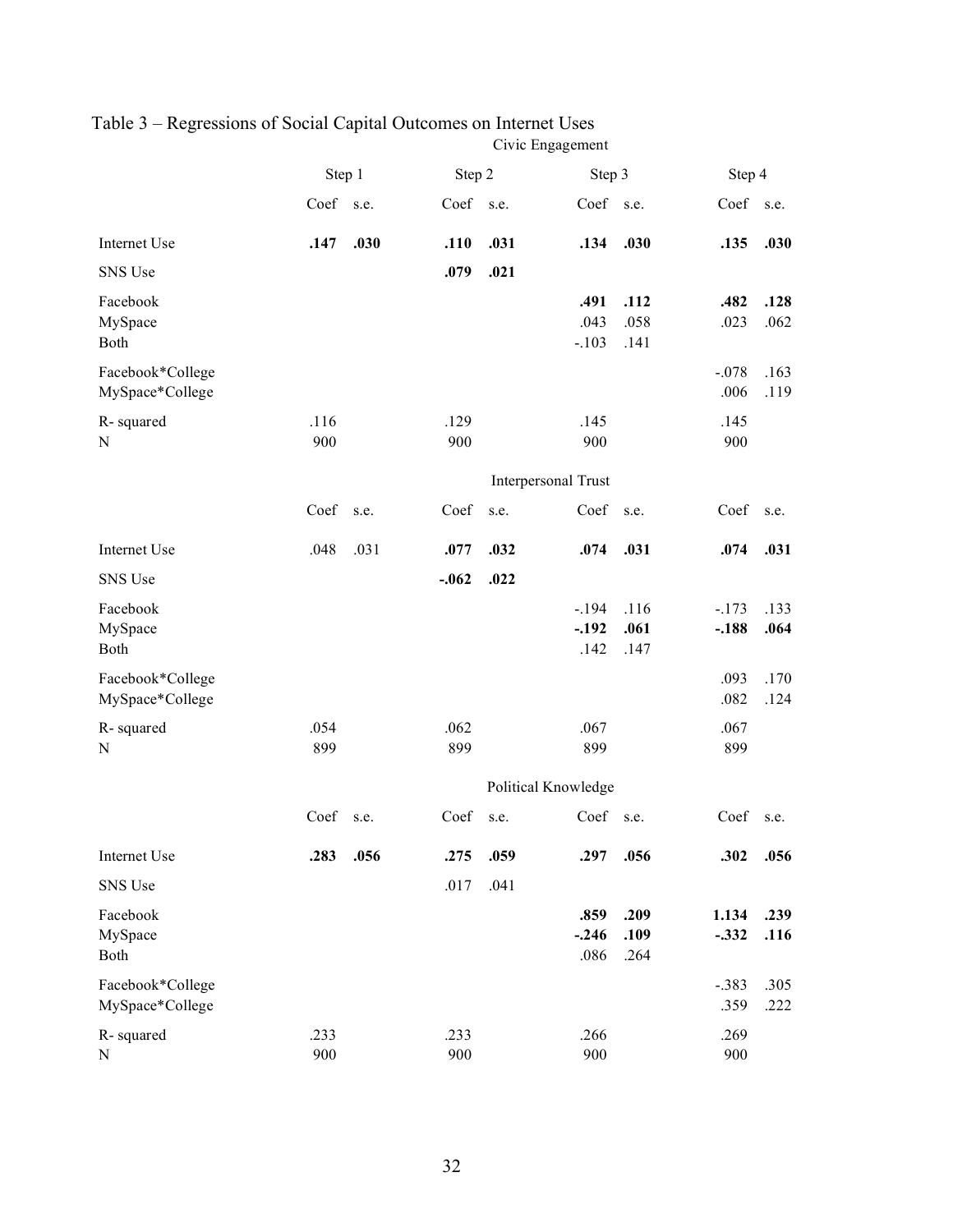\*Significant results ( $p < .05$ ) bolded – both category excluded from Step 4 due to small N and near-collinearity with status as a current college student (see Table 2). Demographics controlled.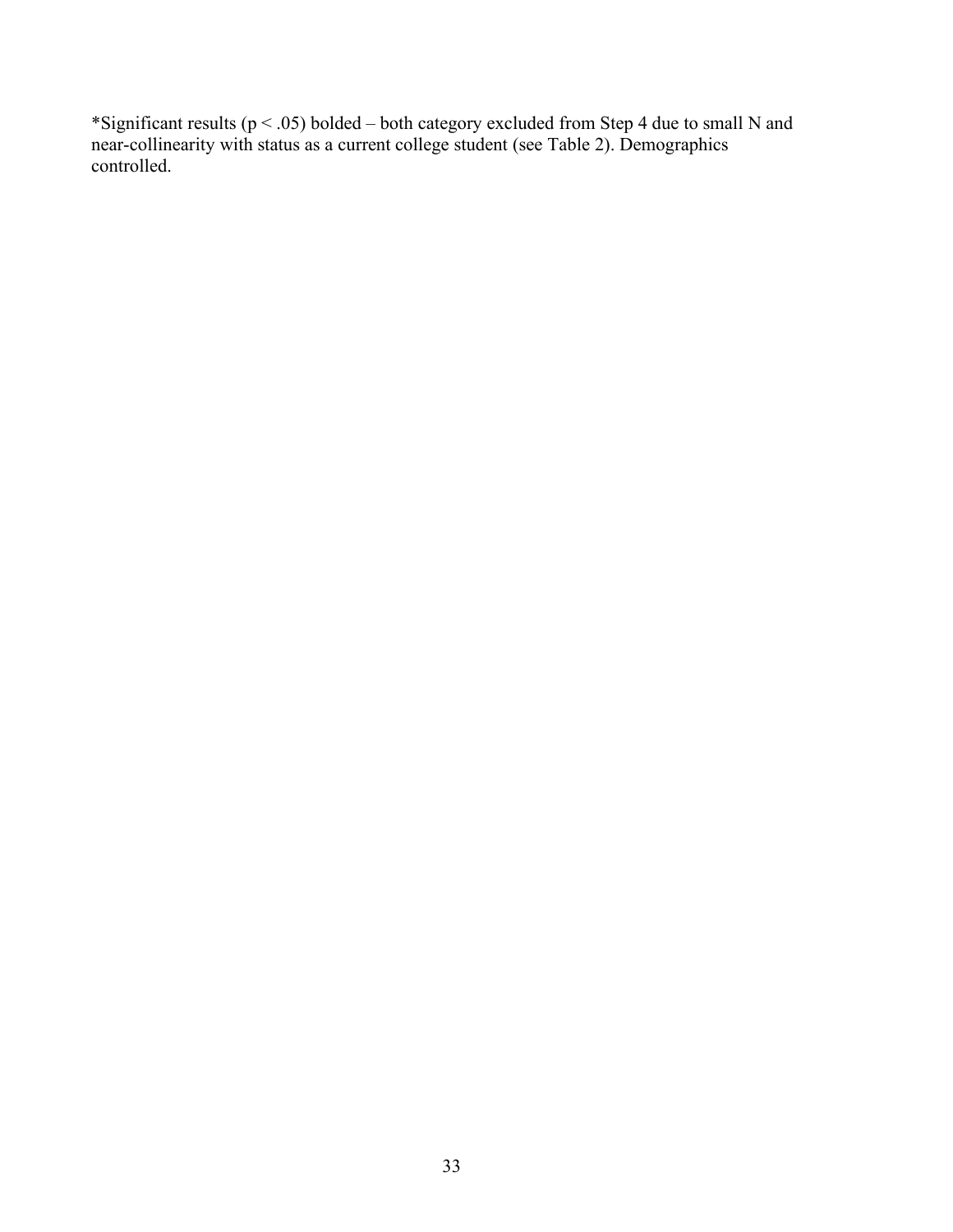# Appendix A: Full Table Results

|                                        | Step 1                 |                      |                         | Step 2               |                         | Step 3               |                         | Step 4               |  |
|----------------------------------------|------------------------|----------------------|-------------------------|----------------------|-------------------------|----------------------|-------------------------|----------------------|--|
|                                        | Coef s.e.              |                      | Coef s.e.               |                      | Coef s.e.               |                      | Coef s.e.               |                      |  |
| Constant                               | 1.054                  | .278                 | .985                    | .277                 | 1.154                   | .277                 | 1.188                   | .279                 |  |
| Male                                   | .062                   | .052                 | .071                    | .052                 | .078                    | .051                 | .081                    | .051                 |  |
| Hispanic<br><b>Black</b><br>Other Race | $-139$<br>.027<br>.044 | .072<br>.076<br>.105 | $-.150$<br>.038<br>.048 | .071<br>.076<br>.105 | $-.114$<br>.047<br>.074 | .071<br>.076<br>.104 | $-.114$<br>.045<br>.070 | .071<br>.076<br>.104 |  |
| Income                                 | .000                   | .000                 | .000                    | .000                 | .000                    | .000                 | .000                    | .000                 |  |
| Age                                    | $-.022$                | .016                 | $-.019$                 | .016                 | $-.027$                 | .016                 | $-.029$                 | .016                 |  |
| College<br>Not in School               | $-135$<br>$-439$       | .089<br>.086         | $-161$<br>$-.423$       | .089<br>.085         | $-.274$<br>$-415$       | .092<br>.085         | $-.250$<br>$-0.409$     | .114<br>.085         |  |
| <b>Internet Use</b>                    | .147                   | .030                 | .110                    | .031                 | .134                    | .030                 | .135                    | .030                 |  |
| <b>SNS Use</b>                         |                        |                      | .079                    | .021                 |                         |                      |                         |                      |  |
| Facebook<br>MySpace<br><b>Both</b>     |                        |                      |                         |                      | .491<br>.043<br>$-.103$ | .112<br>.058<br>.141 | .482<br>.023            | .128<br>.062         |  |
| Facebook*College<br>MySpace*College    |                        |                      |                         |                      |                         |                      | $-.078$<br>.006         | .163<br>.119         |  |
| R- squared<br>N                        | .116<br>900            |                      | .129<br>900             |                      | .145<br>900             |                      | .145<br>900             |                      |  |

Civic Engagement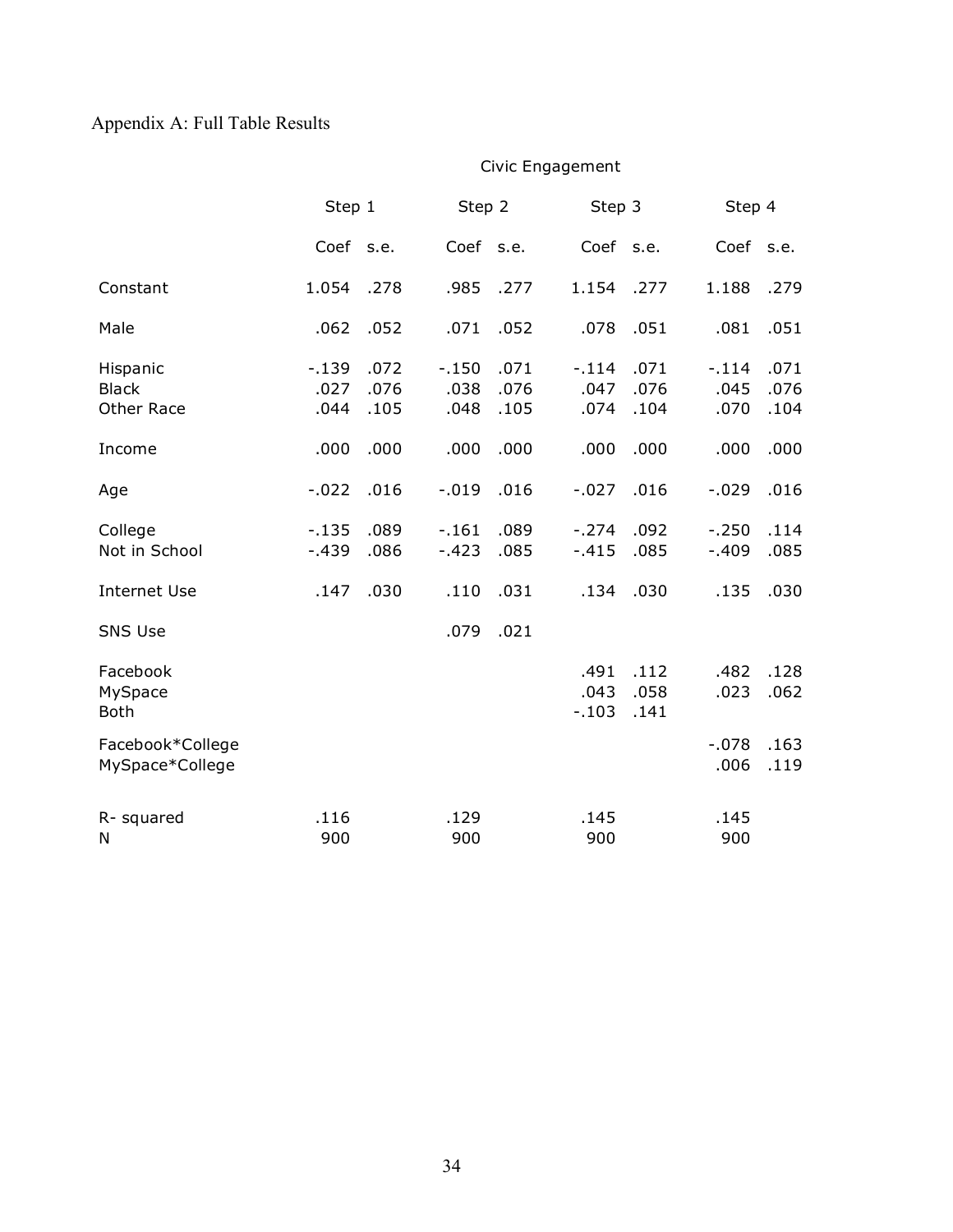## Interpersonal Trust

|                                        | Step 1                         |                      | Step 2                       |                      | Step 3                        |                      |                               | Step 4               |  |
|----------------------------------------|--------------------------------|----------------------|------------------------------|----------------------|-------------------------------|----------------------|-------------------------------|----------------------|--|
|                                        | Coef s.e.                      |                      | Coef s.e.                    |                      | Coef s.e.                     |                      | Coef s.e.                     |                      |  |
| Constant                               | .268                           | .287                 | .332                         | .286                 | .334                          | .289                 | .302                          | .290                 |  |
| Male                                   | $-.016$                        | .054                 | $-.023$                      | .053                 | $-.022$                       | .053                 | $-.026$                       | .054                 |  |
| Hispanic<br><b>Black</b><br>Other Race | $-0.065$<br>$-0.382$<br>$-173$ | .074<br>.079<br>.109 | $-.057$<br>$-.391$<br>$-176$ | .074<br>.079<br>.108 | $-.053$<br>$-.403$<br>$-.171$ | .074<br>.079<br>.108 | $-.055$<br>$-.403$<br>$-.172$ | .074<br>.079<br>.109 |  |
| Income                                 | .000                           | .000                 | .000                         | .000                 | .000                          | .000                 | .000                          | .000                 |  |
| Age                                    | $-.019$                        | .016                 | $-.022$                      | .016                 | $-.021$                       | .016                 | $-.019$                       | .017                 |  |
| College<br>Not in School               | $-.038$<br>$-164$              | .092<br>.088         | $-.017$<br>$-.177$           | .092<br>.088         | $-.003$<br>$-.179$            | .095<br>.088         | $-.075$<br>$-189$             | .119<br>.089         |  |
| <b>Internet Use</b>                    | .048                           | .031                 | .077                         | .032                 | .074                          | .031                 | .074                          | .031                 |  |
| <b>SNS Use</b>                         |                                |                      | $-0.062$                     | .022                 |                               |                      |                               |                      |  |
| Facebook<br>MySpace<br><b>Both</b>     |                                |                      |                              |                      | $-194$<br>$-.192$<br>.142     | .116<br>.061<br>.147 | $-.173$<br>$-188$             | .133<br>.064         |  |
| Facebook*College<br>MySpace*College    |                                |                      |                              |                      |                               |                      | .093<br>.082                  | .170<br>.124         |  |
| R- squared<br>N                        | .054<br>899                    |                      | .062<br>899                  |                      | .067<br>899                   |                      | .067<br>899                   |                      |  |